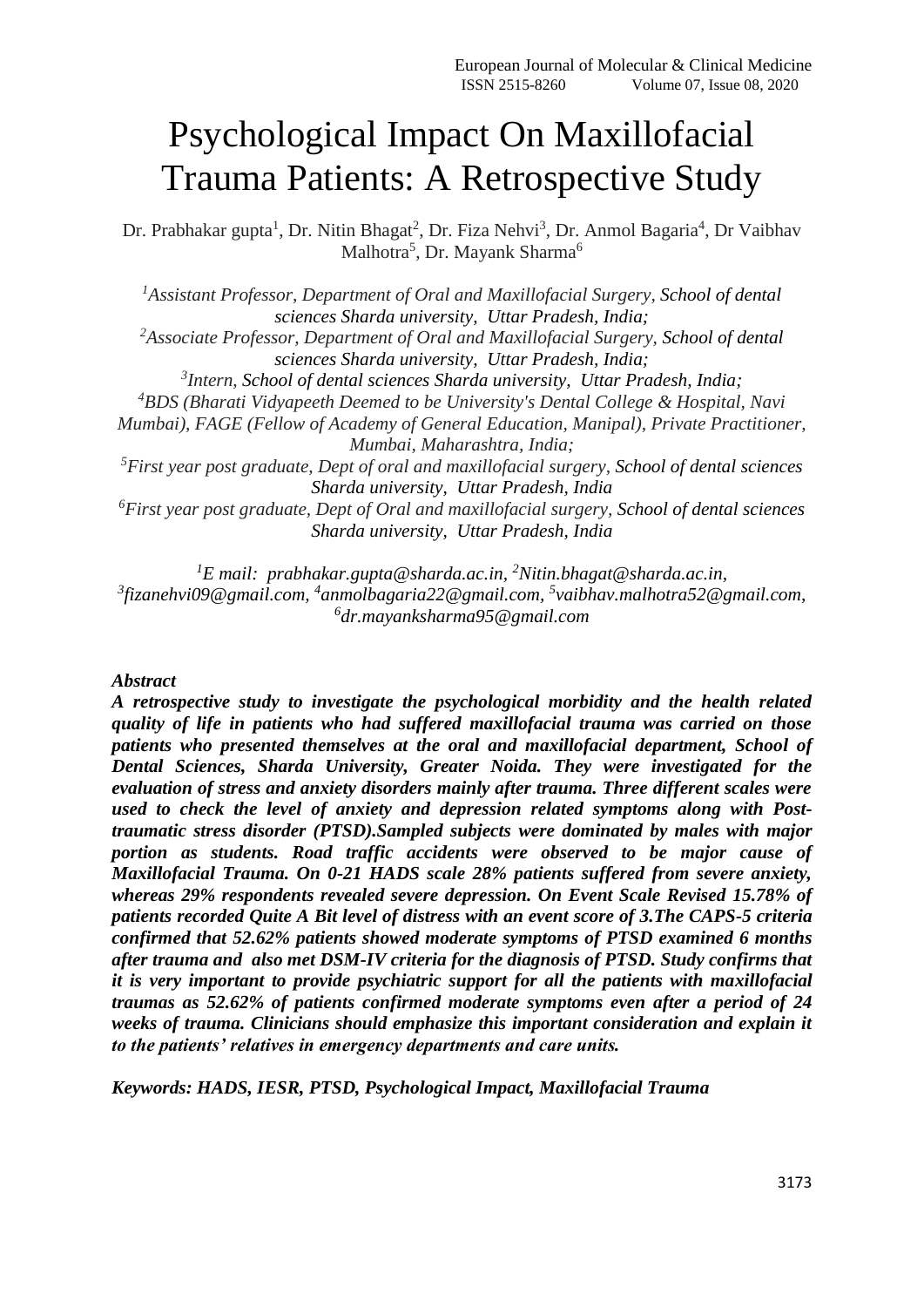# **1. INTRODUCTION**

Shepherd identified Maxillofacial trauma, as a decisive field of research due to its potential for both physical as well as psychological disability [14]. Maxillofacial trauma – the trauma to the hard or the soft tissue of the maxillofacial region involves fracture of mandible, maxilla, zygomatic, nasal or frontal bone respectively and the soft tissue trauma involves lacerations, abrasions or contusion of soft tissue. Some of the common sources of maxillofacial trauma are fall, road traffic accidents, violence or abuse, or sport injuries .The treatment of such patients may vary from several single or multiple interventions. From the initial presence of the patient after trauma to treatment followed by recovery and follow up, the already traumatized patient undergoes several other disturbing events which not only include aesthetic but also the functional impairment. Apart from physical stresses the trauma patients have to deal with a number of other factors which directly/indirectly affect their psychological state and hence degrading a good quality of life. Some of the commonly seen psychological issues with such patients are increasing social anxiety, avoidance, and low selfesteem, problems with relationships, adjustment issues, adaptation changes and employment difficulties. Studies have concluded that the severity of anxiety is directly dependent upon the magnitude of trauma and a resulting scar however 20% - 40% of the patients suffering from facial trauma may likely develop symptoms of Post traumatic stress disorder [40]

Till date several prospective studies on the psychological impact in facial trauma patients have been conducted. A study on facial trauma participants shows an increase of nine-fold and two-fold for anxiety and depression respectively [16]. Other studies too have showed increase in anxiety and depression at hospital admission in about one third of their subjects and some of the studies concluded that one third of their subjects have been meeting up the criteria for post traumatic stress disorder(PTSD) over a follow up period of 2-3 months [2]. As most of the times psychological anxiety disorders of maxillofacial trauma patients remain unnoticed and untreated in routine clinical practice, henceforth researchers still consider its management to be a major challenge [9]*.*

Despite numerous researches and information gathered on the physiological disorders in facial trauma cases, there is still a need to study the pattern and severity of such disorders and also to look for variable treatment options. Current investigation is based on screening the level of psychological disorders using authentic and valid scales for the diagnosis of anxiety disorders, depression and looking for the associated symptoms of PTSD , which have been reported by several researchers [14]

# **Rationale of Study:**

The authors of this paper did a retrospective study to investigate the psychological morbidity and the quality of life lived in patients who had suffered maxillofacial trauma. The study was done on those subjects who presented themselves at the oral and maxillofacial department, School of Dental Sciences, Sharda University, Greater Noida. They were investigated for the evaluation of stress and anxiety disorders mainly after trauma.

# **2. PATIENT AND METHODS:**

# *i. Sample size:*

Under this retrospective study done over a time period of 6 months (September, 2019 – March, 2020), a total of 65 patients showed up at the Department of Oral and Maxillofacial surgery within one week of event impact. However only 38 patients  $(32 \text{ males } \& 4 \text{ females})$ gave the consent to willingly participate in the survey on their first visit to the hospital. The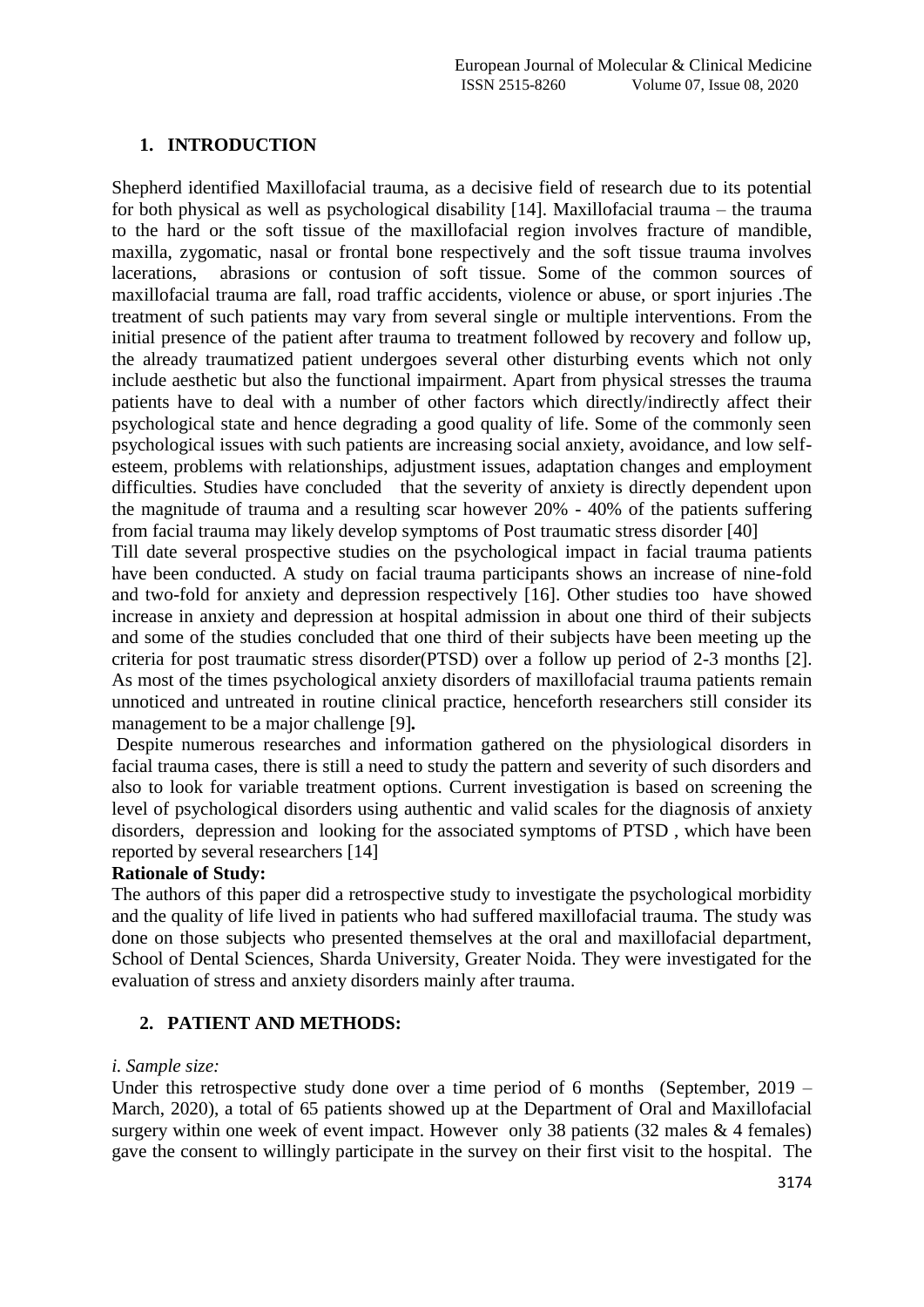total no of respondents for the second and the third assessment which was done at the follow up visit (3-4 weeks after initial screening) and at six months remained the same.

*ii.Inclusion criteria:*

- Patients between age group 10- 50 years.
- Hard tissue facial injuries(mid-face fractures, mandibular fractures, zygomatic fractures or multiple fractures)
- Both male as well the female patients were included.
- *iii. Exclusion criteria:*
- Patients below 10 years of age and above 50 years of age.
- Patients with obvious cerebral impairment.
- Patients who had a peri-traumatic period of unconsciousness exceeding 15 minutes.
- Injuries from self harm.
- Gunshot injuries
- Patients with a history of pre existing mental disorders or those who were on psychiatric medications.

*iv. Instruments for data collection:*

*Personal and clinical data collection:*

A thorough patient history was taken from each respondent recording the details such as name, age, sex, employment, cause of trauma, type of injury, location at which the event took place, site of fracture, previous history of facial trauma, history of alcohol consumption on the day of trauma, treatment line, any legal issues involved**.**

- *Hospital anxiety and depression scale (HADS):*
	- To study the severity of anxiety disorder and depression in the subjected patients (38), HADS questionnaire [41] was adopted. The HADS questionnaire comprises of a list of 14 questions (seven questions rated each for anxiety and depression).The scores scored for each question range from 0-3 ,with each sub scale having a range of 0-21.The scores ranging in between of 0-7 represent no anxiety/depression whereas scores ranging from 8-10 indicate borderline anxiety/depression. Score of 11 or above 11 represented anxiety/depression. *Impact of event scale-Revised (IES-R):*

A 22 item scale/questionnaire was used to measures various factors such as intrusion, avoidance and hyperarousal after the result of event in subjects [20]. Out of 22 items , Intrusion was scored from 8 items (1, 2, 3, 6, 9, 14, 16,20) and avoidance was also scored from 8 items  $(5,7,8,11,12,13,17, 22)$  whereas hyperarousal was scored from 6 items  $(4, 10, 10)$ 15, 18, 19, 21). Each of the item of IES-R uses a scoring range of 0-4 (0= not at all; 1= a little bit; 2=moderately; 3= quite a bit; 4= extremely).The total score of this scale can range between 0-88

 *A Clinician Rating Scale for Assessing Current and Lifetime PTSD symptoms (The CAPS-5)*

The five point CAPS-5 symptom severity rating scale was put to use for all symptoms [5]. Rating scale is designated as 0 for absent,1 for mild / sub-threshold, 2 for moderate/threshold, 3 for severe/markedly elevated and 4 for extreme/ incapacitating. Criterion B (reexperiencing: B1,B2,B3.B4,B5), Criterion C (avoidance:C1 and C2), Criterion D (negative alteration in cognitions and mood: D1,D2,D3,D4,D5,D6,D7 and criterion E (hyperararousal: E1,E2,E3,E4,E5,E6) were used to calculate CAPS-5 total symptoms severity score which was done by summing up the severity scores for item 1-20. PTS diagnosis was calculated by separating out individual symptoms to be present or absent, then followed the DSM-5diagnostic rule. The Severity score rated as 2, only signifies the presence of a symptom. The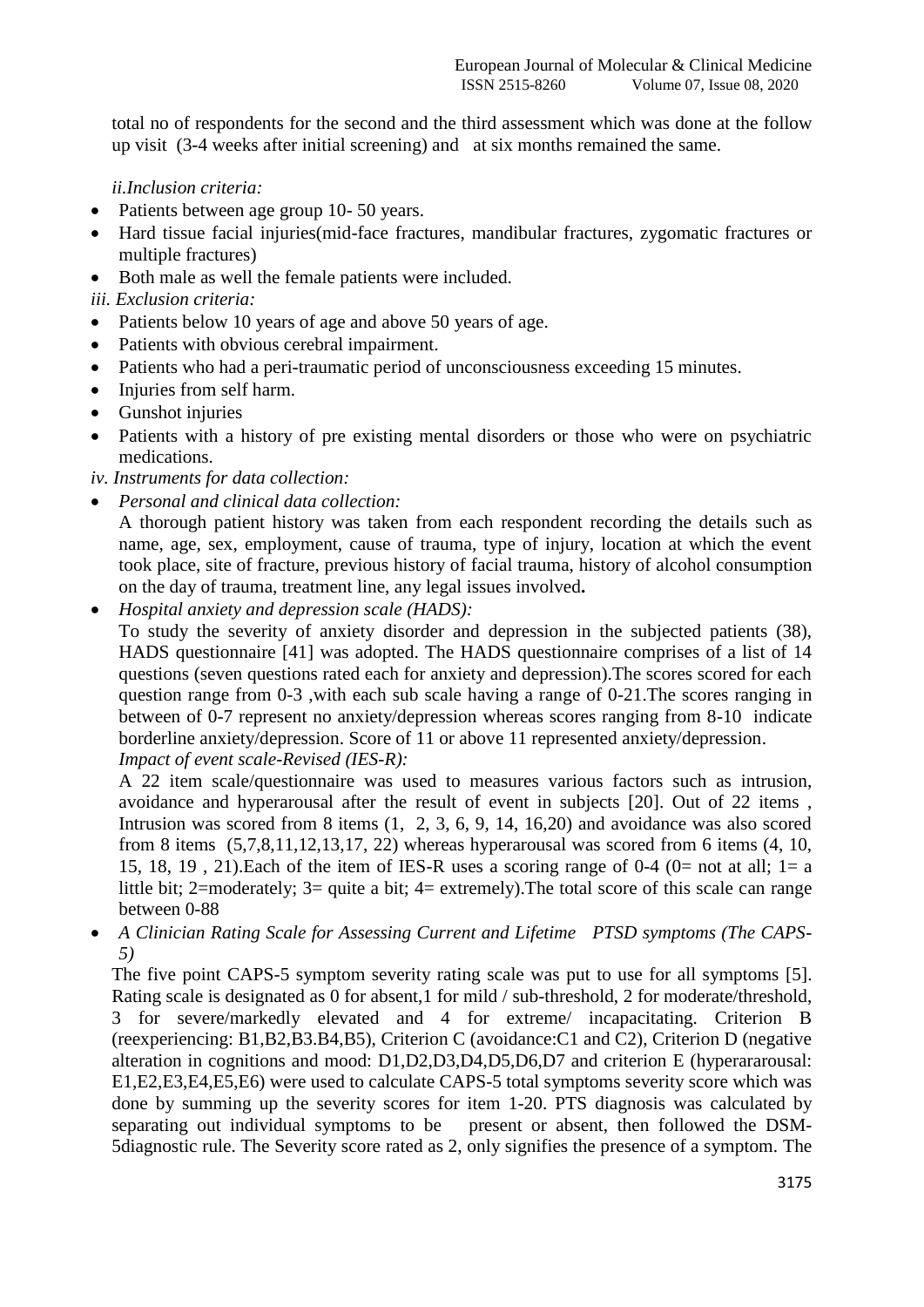DSM-5diagnostic rule can only be completed under the least presence of any one of the criterion B, one criterion C, any two of criterion D and 2 criterion E symptoms.

# *v. Statistical Analysis*

Data was analyzed with Windowstat software. Results were calculated as frequencies  $(\%)$ . means and standard deviations (SD) for normally distributed variables.

# **3. RESULTS**

Perusal of Table -1 gives a detailed description about the personal and clinical history of the consented patients who visited the Department of Oral and Maxillofacial Surgery related to as name, age, sex, employment, cause of trauma, type of injury, location at which the event took place, site of fracture, previous history of facial trauma, history of alcohol intake on the day of trauma, treatment, any legal issues involved**.** Among the studied subjects 89% were male patients and 11% were female patients. Majority of the patients (50%) were students followed by employed ones (45%) and only 5% were unemployed. Fall, assault, road accidents, and sports injuries were identified as the etiology of maxillofacial injuries under which road accidents accounted for the highest percentage of 42%, followed by 24% of assault cases, 21% of fall patients and 13% of patients with sports injuries (Figure 1 & 2). Also, 29% cases were alcohol driven and 21% had a legal action involvement. Multiple fractures were identified as the most frequent site and type of fracture accounting for 55% where as midface, mandible and zygoma constituted for about 21%, 16%, and 8% respectively. Majority of the traumatic events had taken place on the road (50%), 21% at home, 16% involving sports fields and 13% at work places for which 100% of the patients had undergone operative treatment.

To study the severity of anxiety and depression in the subjected patients (38), HADS questionnaire based on a list of 14 questions (seven questions rated each for anxiety and depression) is presented in Table -2. The scores scored for each question ranged from 0-3, with each sub scale having a range of 0-21. The score in the range of 0-7 represented no anxiety/depression whereas scores ranging from 8-10 indicated borderline anxiety/depression. Score of 11 or above 11 represented anxiety/depression. As per the results the highest and the lowest mean score of  $1.86\pm0.80$  and  $1.34\pm0.89$  for the anxiety score code C & A was accounted by 33% and 25% of the subjects, respectively. Cumulatively 28% of the subjects contributed to an overall anxiety score of  $11.22 \pm 0.16$  for the listed score codes (A, C, E, G, I, K, M) and were indicative of abnormal psychological state or presented symptoms of anxiety. Similarly in HADS depression scale the highest and the lowest mean scores of  $2.42 \pm 0.67$  and  $1.18 \pm 0.60$  for score code D and F were accounted by 33.3% each of subjects. Cumulative score (12.22  $\pm$ 0.43) contributed by 29% respondents for the score code (B, D, F, H, J, L, N) was indicative of abnormal state of depression (Table 2). On formulating the overall results for anxiety, 16% of the respondents turned out to be normal whereas 56% were borderline abnormal/borderline anxiety and 28% were abnormal/severe anxiety. On the contrary for depression, 53% of the respondents were diagnosed to be normal, 18% as borderline abnormal/borderline depression and 29% as abnormal/depressed (Table 2.1, Figure 3).

Impact of Event Scale-a 22 item scale/questionnaire is presented in Table 3.Under Intrusion subscale, score code 9 recorded the highest average score of 3.04±1.05 which accounted for 25% of the respondents where as the least average score of 2.14±1.19 was recorded for score code 1 corresponding to 24% of the respondents. Under avoidance subscale, score code 17 recorded the highest average score of  $3.07 \pm 1.13$  accounting for 20% of the respondents,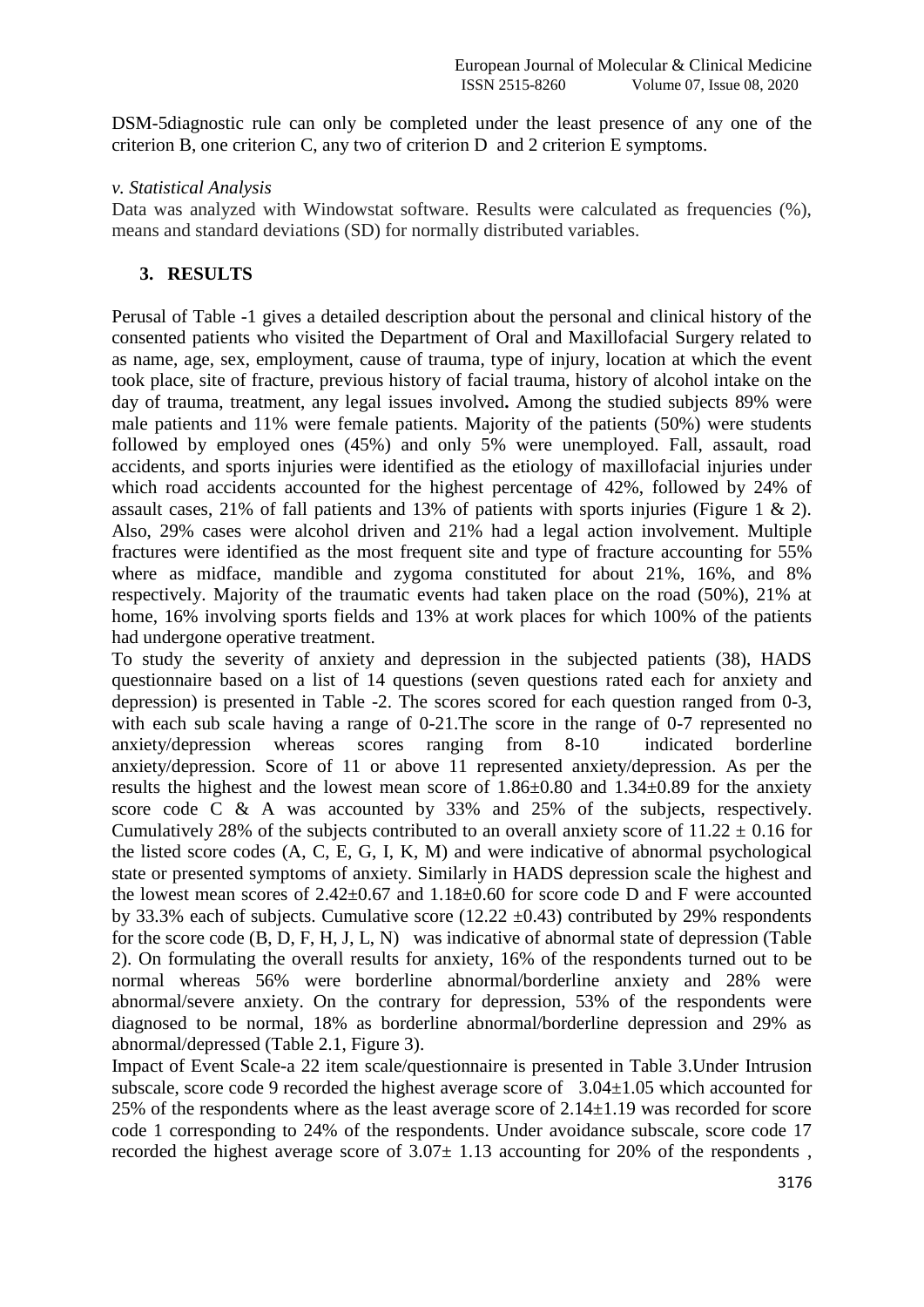while as on contrary score code 7 recorded the lowest average score of 1.93 $\pm$ 1.25 for 20% of the respondents. Under Hyperarousal subscale, score code 4 and 21 recorded the highest and the lowest average scores of  $2.82 \pm 1.31$  and  $0.75 \pm 1.24$ , respectively, accounting for 20% of the respondents each. The total score of intrusion subscale was calculated and found out to be the highest  $(20.65\pm0.29)$  with an average score of 2.58 which was followed by avoidance subscale with a total and average score of 20.56±0.33 and 2.57, respectively. Hyperarousal sub scale recorded lowest total score of 11.47±0.67 with an average score of 1.91.Total IES-R score was recorded to be 52.68±0.53 with an average score of 2.39 (Table 3). Summary of respondents over impact of event scale is given in Table 3.1and Figure 4. Results reveal that 28.94% of respondents were moderately distressed with maximum contribution by intrusion subscales, followed by hyperarousal subscale and avoidance subscale .Only 0.87% of the respondents showed extreme symptoms of distress scored on intrusion subscale. 22.79% of respondents showed little bit distress with maximum contribution by hyperarousal scale, followed by avoidance subscale and intrusion subscale. 15.78% of the respondents also revealed quite a bit distress when recorded for intrusion and avoidance subscale. Majority of respondents (31.57%) did not reveal any type of symptom and thus were normal. The study clearly indicates that 67.51% of the respondents exhibited different levels of distress after trauma with scores ranging from 1-3.

The five point CAPS-5 symptom severity rating scale was used for 26 respondents and the results are presented in Table 4. For item code B, the score was represented on basis of reexperiencing severity code, similarly for item code C and D, score was represented on basis of avoidance severity score and negative alterations in cognitions and mood severity, respectively. Item code E and F represented hyperarousal and duration of disturbance. Lastly item code G represented distress or impairement. Results reveal that Item code D recorded highest severity score of 13.79±0.54 (20.70%), followed by item code E with a severity code of  $11.06\pm0.47$  (20.83%) and severity score of  $10.1\pm0.32$  (21.23%) for item code B. 22.49% respondents recorded for avoidance exhibited the minimal severity score of 4.92±0.23 for item code C. Among item code B, B1 recorded the highest severity score of 2.38±1.11 which is an indicative of unwanted memories of the traumatic event in 21.21% of the respondents. For item code C, C1 recorded the highest severity score of avoidance  $(2.69\pm1.20)$  indicating moderate avoidance in 25% of the respondents. Whereas, in Item code D highest severity score was recorded for D6  $(2.48\pm1.13)$  indicating that 20% of the respondents were cut off/distant from other people since the traumatic event. Highest hyperarousal severity score of 2.65±1.11 was recorded for item code E3 indicating that 25% of the respondents had become hypervigilant since trauma.

According to the CAPS-5 summary sheet the Sx score of 2 and above for all the severity scores indicated that PTSD symptoms were prevalent. Item code F revealed that the duration of distress among the respondents was for more than a month. For impairment in social functioning i.e. item code G the highest severity score recorded was  $2.94 \pm 1.67$ . Similarly under dissociative symptoms, depersonalization recorded highest severity score of  $2.84\pm1.48$ . Since all the criteria (B to G) were met along with the dissociative symptoms PTSD was diagnosed. Summary of the respondents towards overall PTSD symptoms are depicted in Table 4.1 & Figure5**.** Results reveal absence of symptoms in 47.36% of respondents. With a severity score of 1-2, 47.36% respondents recorded mild to moderate CAPS-5 symptoms with highest percentage of 36.84% respondents showing moderate/threshold symptoms wheras, 10.52% respondents were showing mild/subthreshold CAP symptoms. Only 5.26% respondents were found to have severe/Marked elevated CAP symptoms and none of the respondents showed extreme/ Incapacitating CAP symptoms (Table 4.1, Figure 5).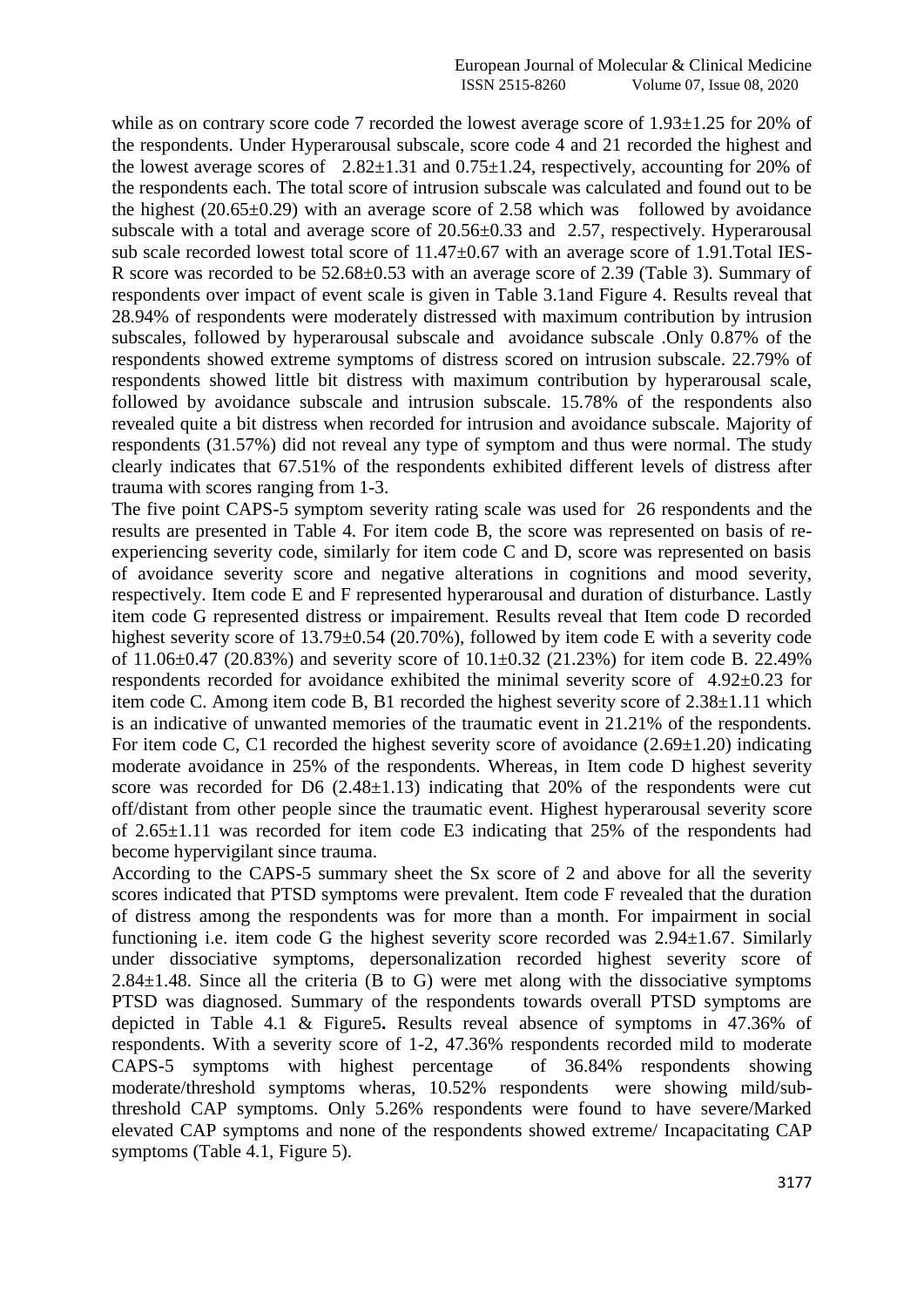Comparative performance of different scales for Psychological impact on maxillofacial trauma patients under study is presented in Table 5. Study revealed that scales used were comparable on the subject under study for assessment of patients towards various anxiety and depression related disorders. On an average 31.31% of patients were categorized as normal, whereas 58.71% patients observed moderate symptoms and 9.62% patients were categorized as abnormal due to presence of extreme case of symptoms. With passage of time interval from 1 week to 24 weeks after trauma about 18 patients (47.36%) recovered fully from the disorders, whereas 20 patients (52.63%) still exhibited moderate disorders and thus warrants follow-up treatments (Figure 6).

| <b>Variable</b>         |                               | <b>Number of respondents</b> |
|-------------------------|-------------------------------|------------------------------|
| $\mathbf{1}$            | <b>Sex</b>                    |                              |
| $\mathbf{A}$            | Male                          | 34 (89%)                     |
| $\, {\bf B}$            | Female                        | 4(11%)                       |
| $\overline{2}$          | <b>Employment</b>             |                              |
| $\mathbf{A}$            | Employed                      | 17 (45%)                     |
| $\overline{B}$          | Student                       | 19 (50%)                     |
| $\overline{C}$          | At Home                       | 2(5%)                        |
| $\overline{\mathbf{3}}$ | <b>Previous facial injury</b> | 7(18%)                       |
| $\overline{\mathbf{4}}$ | <b>Cause of injury</b>        |                              |
| $\mathbf A$             | Fall                          | 8 (21%)                      |
| $\bf{B}$                | Assault                       | 9(24%)                       |
| $\mathbf{C}$            | Road Accident                 | 16(42%)                      |
| $\rm d$                 | <b>Sports</b>                 | 5(13%)                       |
| $\overline{\mathbf{5}}$ | <b>Site of Fracture</b>       |                              |
| $\rm{a}$                | Zygoma                        | 3(8%)                        |
| $\overline{b}$          | Mandible                      | 6(16%)                       |
| $\mathbf C$             | Mid face                      | 8(21%)                       |
| $\rm d$                 | Multiple                      | 21 (55%)                     |
| 5                       | <b>Location</b>               |                              |
| $\rm{a}$                | Road                          | 19(50)                       |
| $\mathbf b$             | Home                          | 8(21%)                       |
| $\mathbf c$             | <b>Work Place</b>             | 5(13%)                       |
| $\rm d$                 | Field                         | 6(16%)                       |
| 6                       | <b>Treatment</b>              |                              |
|                         | Operative                     | 38(100%)                     |
|                         | Conservative                  | $0(0\%)$                     |
| $\overline{7}$          | <b>Alcohal Involved</b>       | 11(29%)                      |
| 8                       | legal cases                   | 8(21%)                       |

Table 1: Personal and clinical details of participants under age group of 10-50 years (n=38 )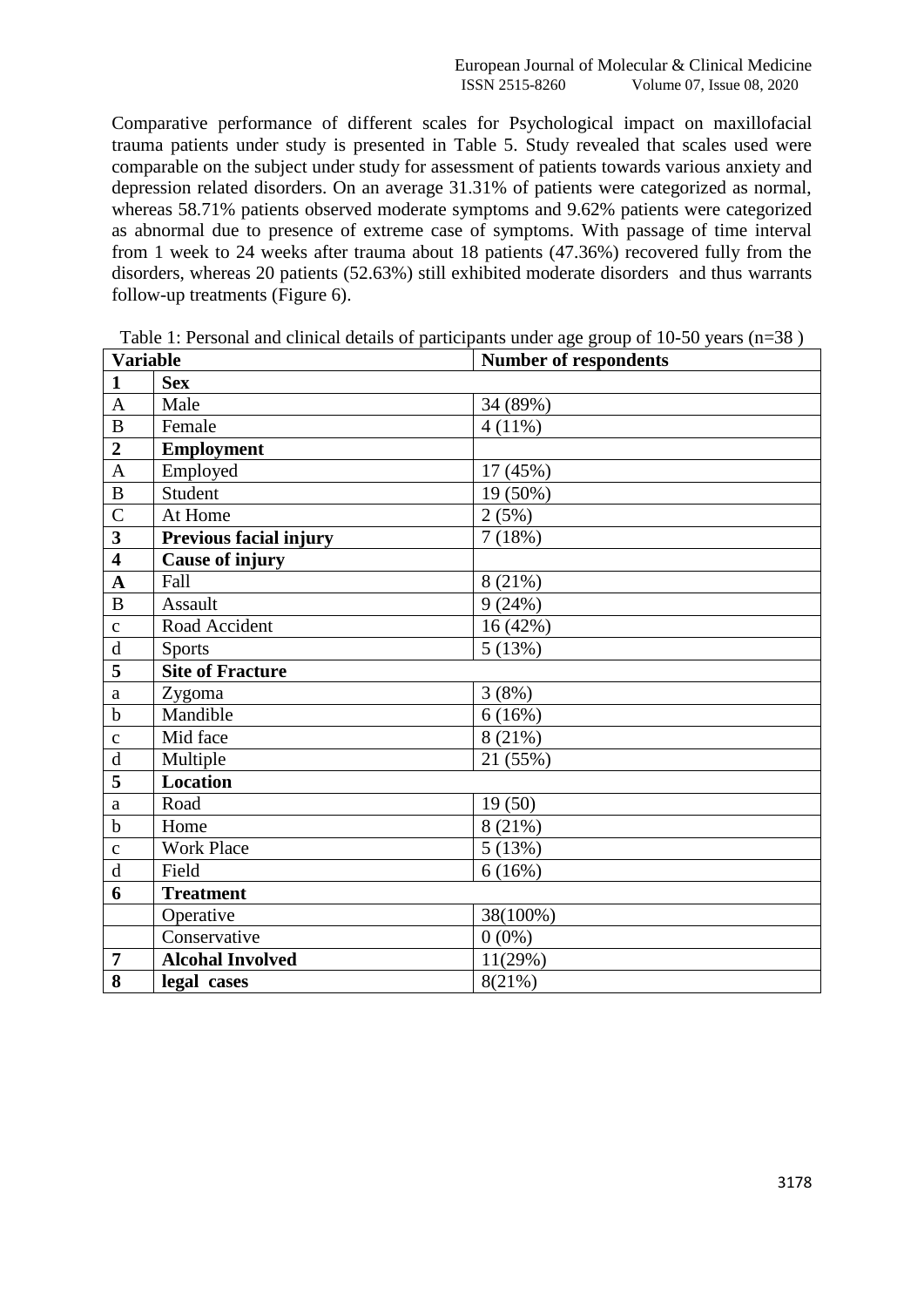



| Table 2: Hospital Anxiety and Depression Scale (HADS) of 38 respondents |  |  |  |  |  |  |
|-------------------------------------------------------------------------|--|--|--|--|--|--|
|-------------------------------------------------------------------------|--|--|--|--|--|--|

| <b>ANXIETY</b> |                         |                    | <b>DEPRESSION</b> |                   |                    |  |
|----------------|-------------------------|--------------------|-------------------|-------------------|--------------------|--|
| <b>Score</b>   | Score<br><b>Anxiety</b> | $\frac{6}{9}$      | <b>Score</b>      | <b>Depression</b> | $\frac{6}{6}$      |  |
| Code           |                         | <b>Respondents</b> | Code              | <b>Score</b>      | <b>Respondents</b> |  |
|                | $1.34 \pm 0.89$         | 25.0               |                   | $2.21 \pm 0.83$   | 30.82              |  |
|                |                         |                    |                   |                   |                    |  |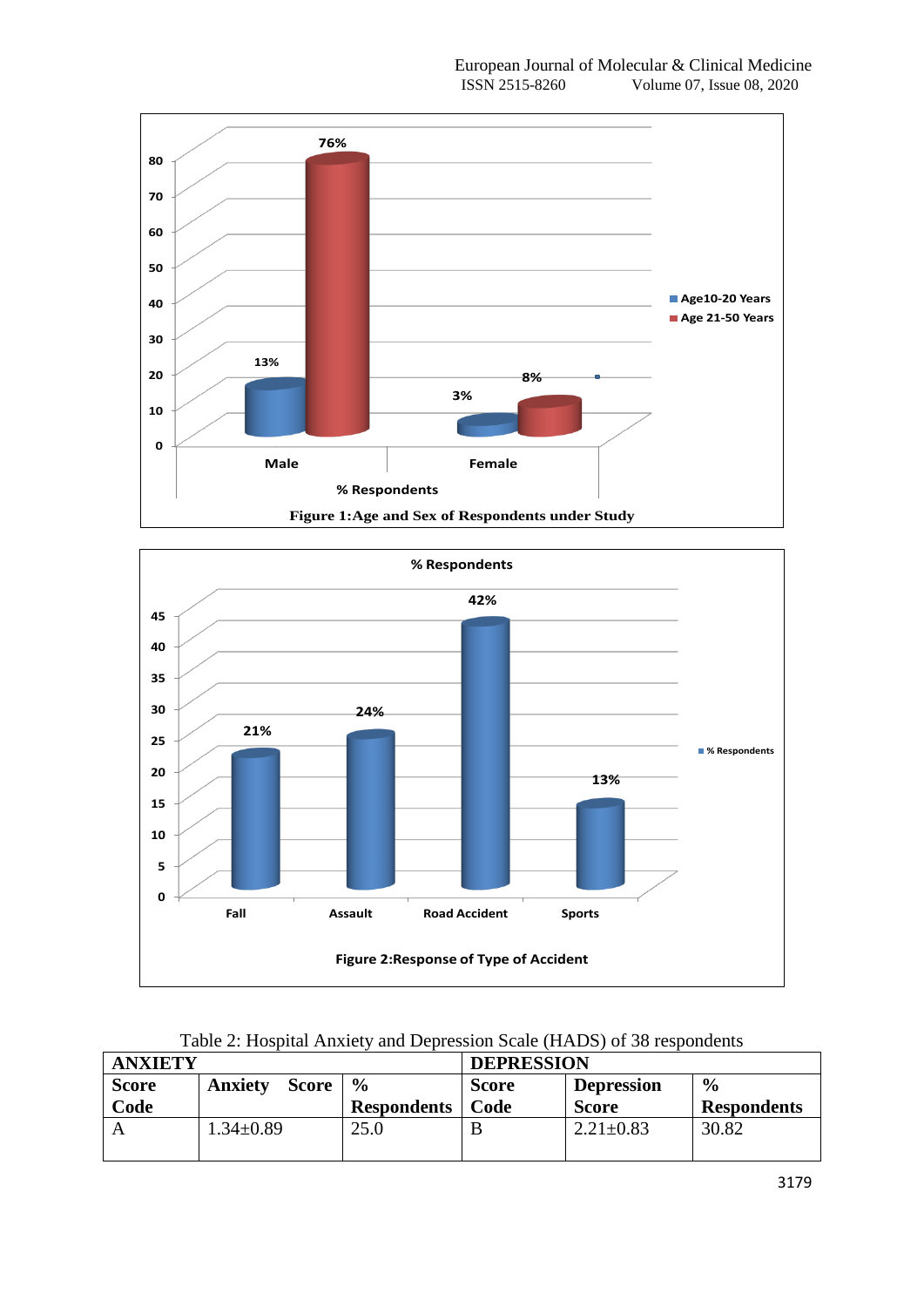European Journal of Molecular & Clinical Medicine<br>ISSN 2515-8260 Volume 07, Issue 08, 2020 Volume 07, Issue 08, 2020

| $\mathcal{C}$   | $1.86 \pm 0.80$  | 33.3  | D                         | $2.42 \pm 0.67$  | 33.3  |
|-----------------|------------------|-------|---------------------------|------------------|-------|
| E               | $1.5 \pm 0.85$   | 25.0  | $\mathbf{F}$              | $1.18 \pm 0.60$  | 33.3  |
| G               | $1.5 \pm 0.79$   | 24.97 | H                         | $1.26 \pm 0.85$  | 25.0  |
| I               | $1.74 \pm 0.85$  | 25.0  |                           | $1.60 \pm 1.01$  | 25.0  |
| K               | $1.60 \pm 0.90$  | 24.97 | L                         | $1.68 \pm 0.91$  | 33.3  |
| M               | $1.68 \pm 0.80$  | 33.3  | N                         | $1.87 \pm 0.89$  | 25.02 |
| <b>Over All</b> | $11.22 \pm 0.16$ | 28.0  | <b>OVER</b><br><b>ALL</b> | $12.22 \pm 0.43$ | 29.00 |

# Table 2.1:Summary of HADS Diagnosis of 38 respondents

| <b>Score</b>      | <b>Number of Respondents</b> | <b>Diagnosis</b>                  |
|-------------------|------------------------------|-----------------------------------|
| <b>Anxiety</b>    |                              |                                   |
| $0 - 7$           | $6(16.0\%)$                  | Normal                            |
| $8 - 10$          | 21 (56.0%)                   | Borderline abnormal or borderline |
|                   |                              | cases                             |
| $11 - 21$         | $11(28.0\%)$                 | Abnormal                          |
| <b>Depression</b> |                              |                                   |
| $0 - 7$           | 20 (53%)                     | Normal                            |
| $8 - 10$          | 7(18%)                       | Borderline abnormal or borderline |
|                   |                              | cases                             |
| $11 - 21$         | $11(29.0\%)$                 | Abnormal                          |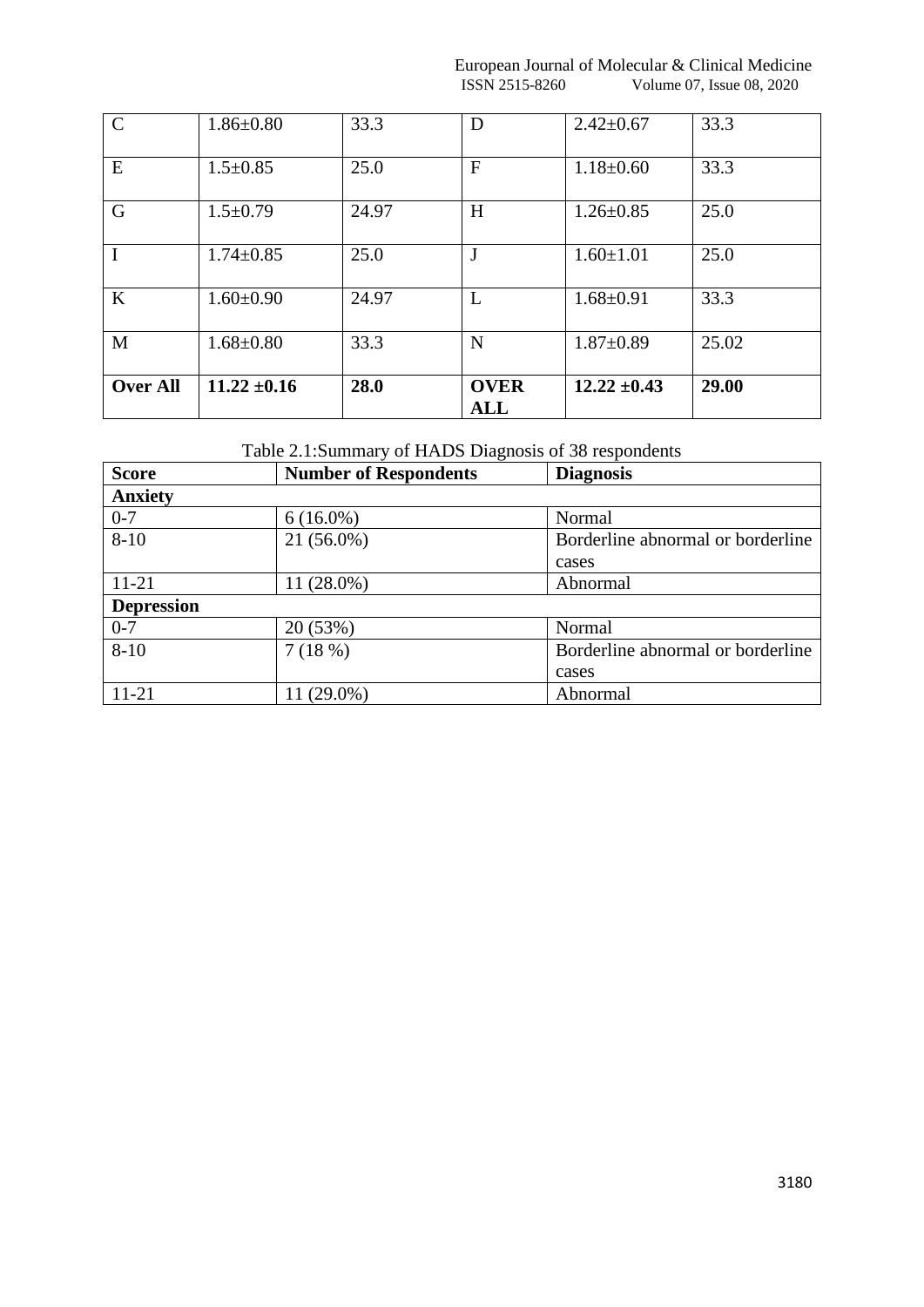

#### Table 3: Impact of Event Scale Revised of 38 respondents

| $S$ No                         | <b>Score Code</b>                      | <b>Client Response Score</b> | $\frac{0}{0}$<br><b>Respondents</b> |
|--------------------------------|----------------------------------------|------------------------------|-------------------------------------|
| A)Intrusion subscales          |                                        |                              |                                     |
| $\mathbf{1}$                   | $\mathbf{1}$                           | $2.14 \pm 1.19$              | 19.98                               |
| $\overline{2}$                 | $\overline{2}$                         | $2.75 \pm 1.09$              | 24.97                               |
| $\overline{3}$                 | $\overline{3}$                         | $2.42 \pm 0.82$              | 25.0                                |
| $\overline{4}$                 | 6                                      | $2.56 \pm 1.12$              | 19.99                               |
| 5                              | 9                                      | $3.04 \pm 1.05$              | 24.99                               |
| 6                              | 14                                     | $2.64 \pm 1.20$              | 19.99                               |
| $\overline{7}$                 | 16                                     | $2.89 \pm 1.20$              | 19.98                               |
| 8                              | 20                                     | $2.21 \pm 1.08$              | 19.98                               |
|                                | <b>Total Score Intrusion subscales</b> | $20.65 \pm 0.29$             | 21.86                               |
| Average<br>subscales           | <b>Intrusion</b><br><b>Score</b>       | 2.58                         |                                     |
| <b>B)</b> Avoidance subscales. |                                        |                              |                                     |
| 9                              | 5                                      | $2.42 \pm 1.45$              | 20.0                                |
| 10                             | $\overline{7}$                         | $1.93 \pm 1.25$              | 20.02                               |
| 11                             | 8                                      | $2.89 \pm 1.23$              | 20.0                                |
| 12                             | 11                                     | $2.43 \pm 1.29$              | 20.0                                |
| 13                             | 12                                     | $2.46 \pm 1.43$              | 20.0                                |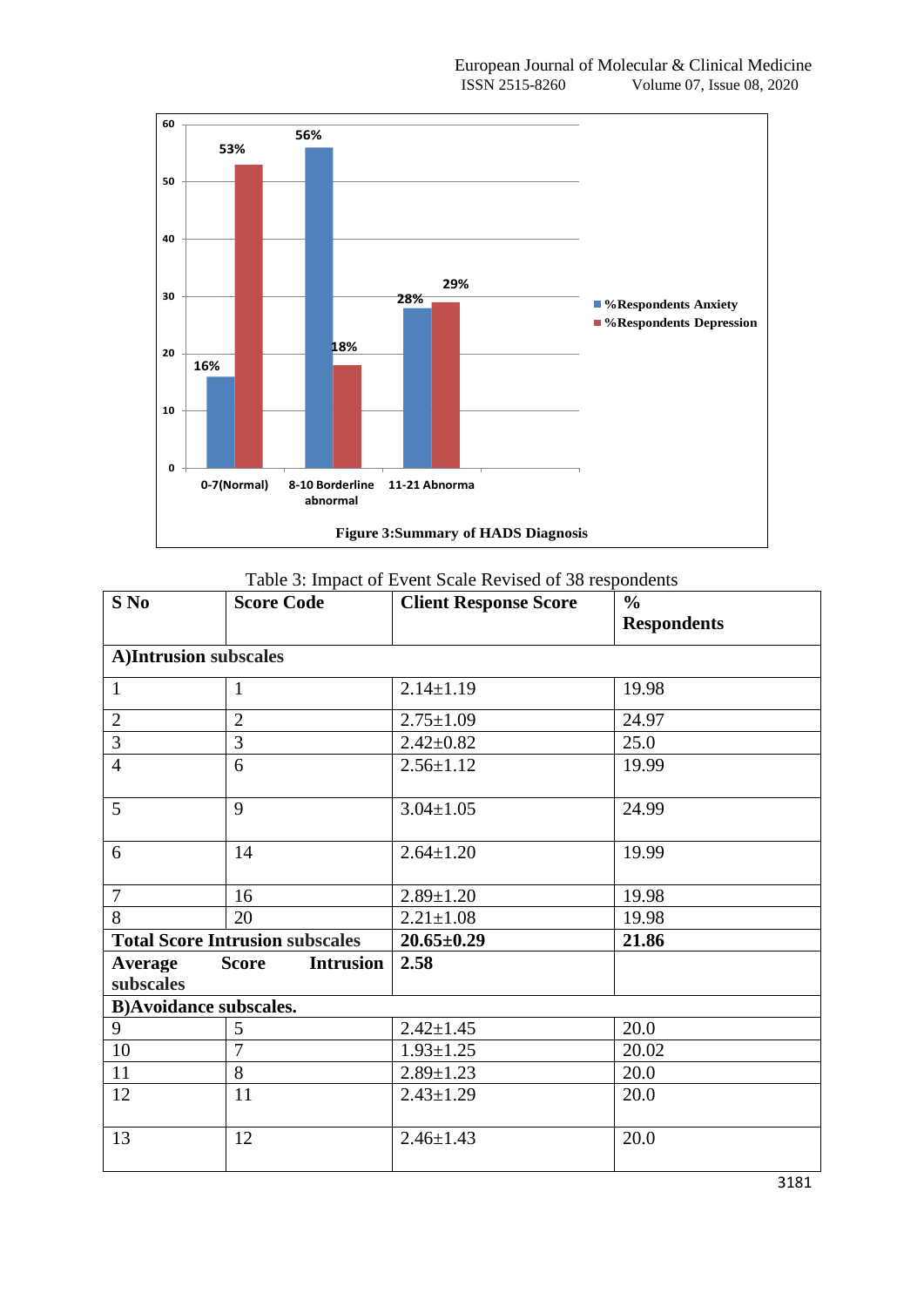| 14                           | 13                                     | $2.54 \pm 0.90$  | 25.0  |
|------------------------------|----------------------------------------|------------------|-------|
|                              |                                        |                  |       |
| 15                           | 17                                     | $3.07 \pm 1.13$  | 19.99 |
| 16                           | 22                                     | $2.82 \pm 1.39$  | 20.0  |
|                              | <b>Total Score Avoidance subscales</b> | $20.56 \pm 0.33$ | 20.62 |
| Average                      | <b>Avoidance</b><br><b>Score</b>       | 2.57             |       |
| subscales                    |                                        |                  |       |
|                              | C) Hyperarousal Sub scales             |                  |       |
| 17                           | $\overline{4}$                         | $2.82 \pm 1.31$  | 20.0  |
| 18                           | 10                                     | $2.54 \pm 1.35$  | 20.0  |
|                              |                                        |                  |       |
| 19                           | 15                                     | $1.68 \pm 1.14$  | 20.0  |
| 20                           | 18                                     | $2.0 \pm 1.16$   | 20.0  |
|                              |                                        |                  |       |
| 21                           | 19                                     | $1.68 \pm 1.33$  | 20.0  |
|                              |                                        |                  |       |
| 22                           | 21                                     | $0.75 \pm 1.24$  | 19.98 |
|                              |                                        |                  |       |
| <b>Score</b><br><b>Total</b> | <b>Hyperarousal</b>                    | $11.47 \pm 0.67$ | 19.99 |
| <b>Subscale</b>              |                                        |                  |       |
| Average                      | <b>Hyperarousal</b><br><b>Score</b>    | 1.91             |       |
| <b>Subscale</b>              |                                        |                  |       |
| <b>Total IES-R Score</b>     |                                        | $52.68 \pm 0.53$ | 20.85 |
|                              |                                        |                  |       |
| <b>Average IES-R Score</b>   |                                        | 2.39             |       |

| Table 3.1: Summary of respondents over Impact of Events Scale Revised of 38 respondents |  |  |  |  |  |  |  |  |
|-----------------------------------------------------------------------------------------|--|--|--|--|--|--|--|--|
|-----------------------------------------------------------------------------------------|--|--|--|--|--|--|--|--|

| <b>Events</b>     | Event          | <b>Number of Respondents</b> |                        |                                        | Average                                                 | $\frac{6}{6}$      |
|-------------------|----------------|------------------------------|------------------------|----------------------------------------|---------------------------------------------------------|--------------------|
|                   | <b>Score</b>   | Intrusion                    | Avoidance<br>subscales | <b>Hyperarousal</b><br><b>Subscale</b> | Number of<br>respondents<br>Sub<br>over<br><b>Scale</b> | <b>Respondents</b> |
| Not At All        | $\overline{0}$ | 11                           | 11                     | 14                                     | 12.0                                                    | 31.57              |
| A litte Bit       |                | 5                            | 9                      | 12                                     | 8.66                                                    | 22.79              |
| Moderately        | 2              | 12                           | 10                     | 11                                     | 11.0                                                    | 28.94              |
| Quite<br>A<br>Bit | 3              | $\mathbf Q$                  | 8                      |                                        | 6.0                                                     | 15.78              |
| Extremely         | $\overline{4}$ |                              | $\theta$               | $\Omega$                               | 0.33                                                    | 0.87               |
| Total             |                | 38                           | 38                     | 38                                     | 38                                                      |                    |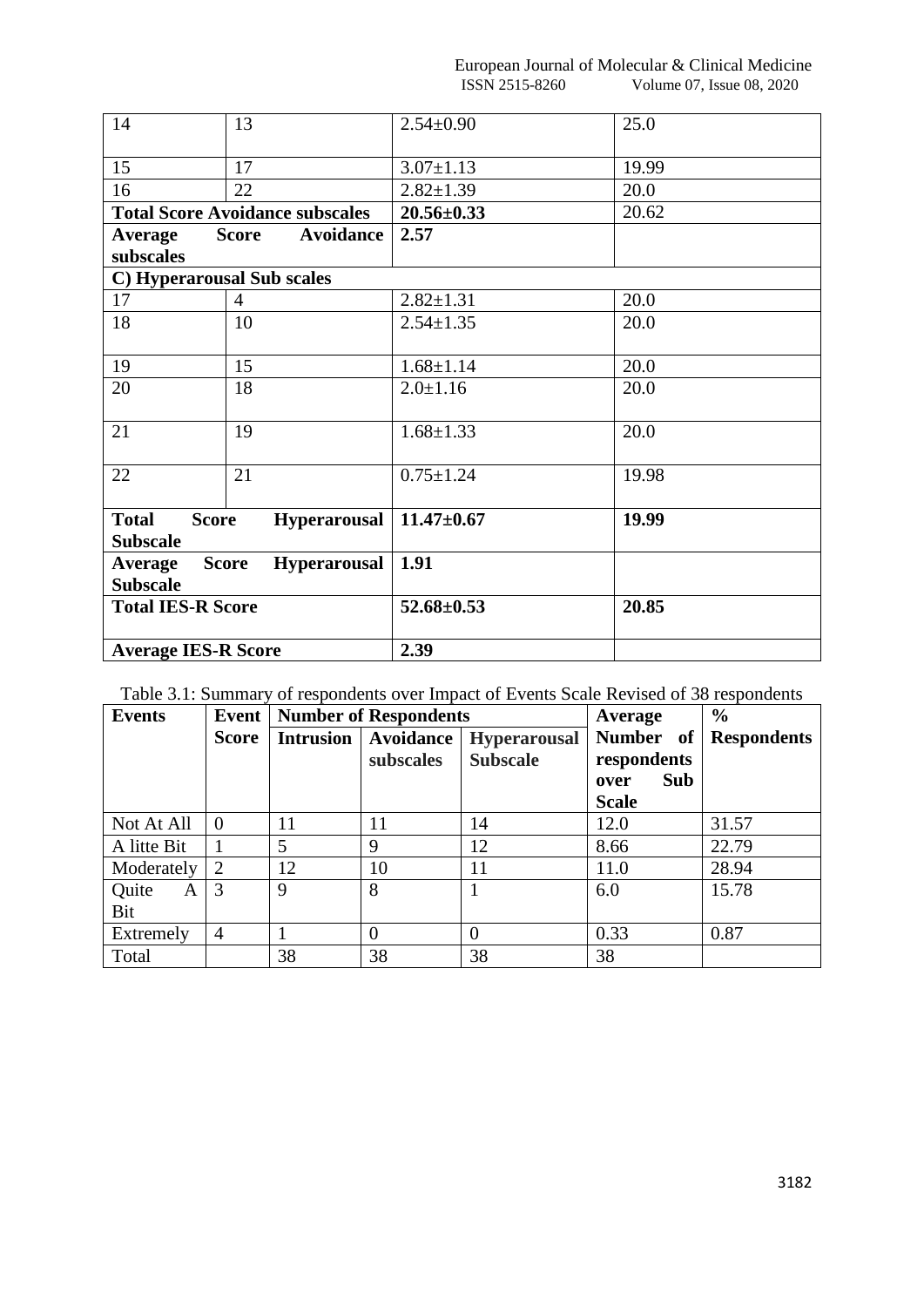

| Table 4: A Clinician Rating Scale for Assessing Current and Lifetime PTSD (The CAPS-5) |
|----------------------------------------------------------------------------------------|
| of 38 respondents.                                                                     |

| <b>Item Code</b>                        | <b>Severity Score</b>    | % Respondents                                                       | CAPS-5<br><b>Summary</b>          |  |  |  |  |
|-----------------------------------------|--------------------------|---------------------------------------------------------------------|-----------------------------------|--|--|--|--|
|                                         |                          |                                                                     | <b>Sheet</b><br><b>Past Month</b> |  |  |  |  |
| <b>B:Re-experiencing Severity Score</b> |                          |                                                                     |                                   |  |  |  |  |
| B1                                      | $2.8 \pm 1.11$           | 21.21                                                               | 1                                 |  |  |  |  |
| B2                                      | $1.65 \pm 0.87$          | 25.0                                                                | $\overline{0}$                    |  |  |  |  |
| B <sub>3</sub>                          | $2.19 \pm 1.24$          | 19.98                                                               |                                   |  |  |  |  |
| <b>B4</b>                               | $2.27 \pm 1.53$          | 20.0                                                                |                                   |  |  |  |  |
| B <sub>5</sub>                          | $1.61 \pm 1.21$          | 19.98                                                               | $\Omega$                          |  |  |  |  |
| <b>B</b> SubTotal                       | $B$ Sev=10.1 $\pm$ 0.32  | 21.23                                                               | $B Sx=3$                          |  |  |  |  |
| <b>C:Avoidance Severity Score</b>       |                          |                                                                     |                                   |  |  |  |  |
| C1                                      | $2.69 \pm 1.20$          | 25.0                                                                | 1                                 |  |  |  |  |
| C <sub>2</sub>                          | $2.23 \pm 1.42$          | 19.98                                                               | 1                                 |  |  |  |  |
| <b>C</b> SubTotal                       | $C$ Sev= 4.92 $\pm$ 0.23 | 22.49                                                               | $CSx=2$                           |  |  |  |  |
|                                         |                          | <b>D:Negative Alterations in Cognitions and Mood Severity Score</b> |                                   |  |  |  |  |
| D1                                      | $2.5 \pm 1.15$           | 20.0                                                                |                                   |  |  |  |  |
| D2                                      | $1.81 \pm 1.24$          | 19.98                                                               | $\overline{0}$                    |  |  |  |  |
| D <sub>3</sub>                          | $2.31 \pm 1.51$          | 20.0                                                                |                                   |  |  |  |  |
| D <sub>4</sub>                          | $2.27 \pm 1.48$          | 19.98                                                               | $\mathbf{1}$                      |  |  |  |  |
| D <sub>5</sub>                          | $1.42 \pm 1.21$          | 20.0                                                                | $\overline{0}$                    |  |  |  |  |
| D <sub>6</sub>                          | $2.48 \pm 1.13$          | 20.0                                                                | $\mathbf{1}$                      |  |  |  |  |
| D7                                      | $1.0 \pm 1.03$           | 24.97                                                               | $\Omega$                          |  |  |  |  |
| <b>D</b> SubTotal                       | D Sev = $13.79 \pm 0.54$ | 20.70                                                               | $D Sx=4$                          |  |  |  |  |
| <b>E:Hyperarousal Severity Score</b>    |                          |                                                                     |                                   |  |  |  |  |
| E1                                      | $2.23 \pm 1.45$          | 20.0                                                                | $\mathbf{1}$                      |  |  |  |  |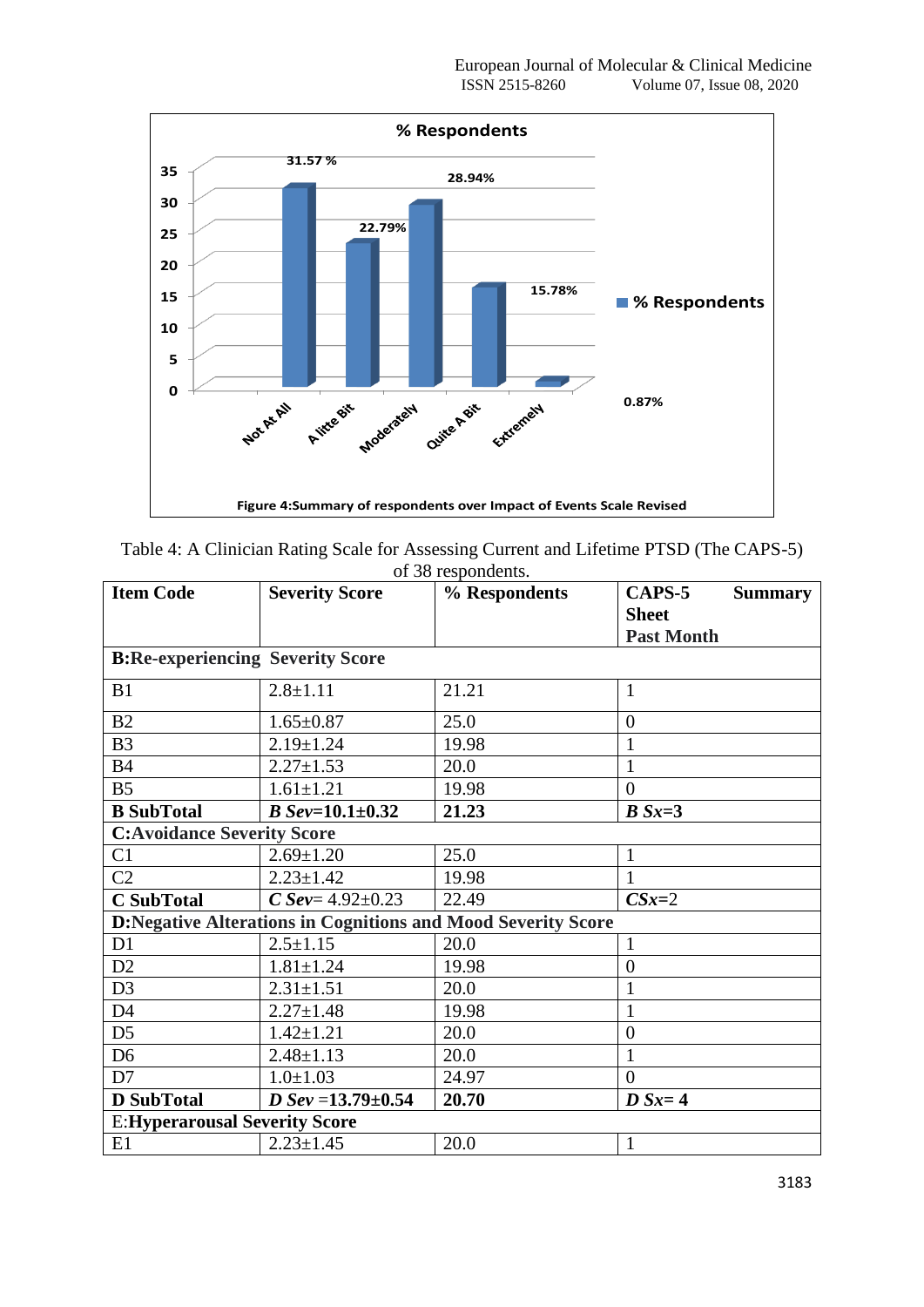European Journal of Molecular & Clinical Medicine<br>ISSN 2515-8260 Volume 07, Issue 08, 2020 Volume 07, Issue 08, 2020

| E2                               | $1.81 \pm 1.07$         | 19.99                    | $\overline{0}$          |
|----------------------------------|-------------------------|--------------------------|-------------------------|
| E <sub>3</sub>                   | $2.65 \pm 1.11$         | 25.0                     | $\mathbf{1}$            |
| E <sub>4</sub>                   | $1.67 \pm 1.07$         | 19.98                    | $\overline{0}$          |
| E <sub>5</sub>                   | $1.35 \pm 1.21$         | 19.99                    | $\overline{0}$          |
| E <sub>6</sub>                   | $1.35 \pm 1.04$         | 20.0                     | $\overline{0}$          |
| <b>E</b> SubTotal                | $ESev = 11.06 \pm 0.47$ | 20.83                    | $E Sx=2$                |
| <b>PTSD</b> Total                | $Sev = 39.87 \pm 3.21$  | 21.31                    | <b>PTSD Total Sx=11</b> |
| <b>PTSD</b> Average              | $Sev=2.0$               |                          |                         |
| <b>F:</b> Duration<br><b>of</b>  | Duration<br>of          |                          | $\mathbf{1}$            |
| <b>Disturbance</b>               | Disturbance<br>>1       |                          |                         |
|                                  | month                   |                          |                         |
| <b>G: Distress or Impairment</b> |                         |                          |                         |
| Subjective distress              | $2.52 \pm 1.09$         | $\blacksquare$           | $\mathbf{1}$            |
| Impairment<br>in                 | $2.94 \pm 1.67$         | $\overline{\phantom{a}}$ | $\mathbf{1}$            |
| social functioning               |                         |                          |                         |
| Impairmrnt<br>in                 | $2.48 \pm 1.43$         | $\overline{a}$           | $\mathbf{1}$            |
| occupational                     |                         |                          |                         |
| functioning                      |                         |                          |                         |
| <b>Total</b>                     | $Sev=7.94\pm0.21$       |                          | Total G CX=3            |
| Dissociative symptoms            |                         |                          |                         |
| Depersonalization                | $2.84 \pm 1.48$         | $\overline{\phantom{a}}$ | $\mathbf{1}$            |
| Derealization                    | $2.58 \pm 1.26$         | $\overline{\phantom{a}}$ | $\mathbf{1}$            |
| <b>Total</b>                     | $Sev=5.42\pm0.13$       |                          | <b>Total D CX=2</b>     |
| <b>PTSD Diagnosis</b>            |                         |                          |                         |
| PTSD Present -                   | 1(Yes)                  |                          |                         |
| All Criteria (A-                 |                         |                          |                         |
| G) Met                           |                         |                          |                         |
| With dissociative                | 1(Yes)                  |                          |                         |
| symptoms                         |                         |                          |                         |
| With delayed on                  | 0(No)                   |                          |                         |
| $set(>6$ months)                 |                         |                          |                         |

Table 4.1:Summary of Respondents towards overall PTSD Symptoms of 38 respondents.

| $\mathbf S$    | point CAPS Symptom   Severity Score<br>5 |   | <b>Number</b><br>of | $\frac{6}{9}$      |
|----------------|------------------------------------------|---|---------------------|--------------------|
| N <sub>o</sub> | severity scale                           |   | <b>Respondents</b>  | <b>Respondents</b> |
|                | Absent                                   |   | 18                  | 47.36              |
| $\overline{2}$ | Mild/Subthreshold                        |   |                     | 10.52              |
| $\overline{3}$ | Moderate/Threshold                       |   | 14                  | 36.84              |
| $\overline{4}$ | Severe /Marked Elevated                  | 3 |                     | 5.26               |
|                | Extreme/Incapacitating                   | 4 |                     | 0.0                |
|                | Total                                    |   | 38                  | 100.0              |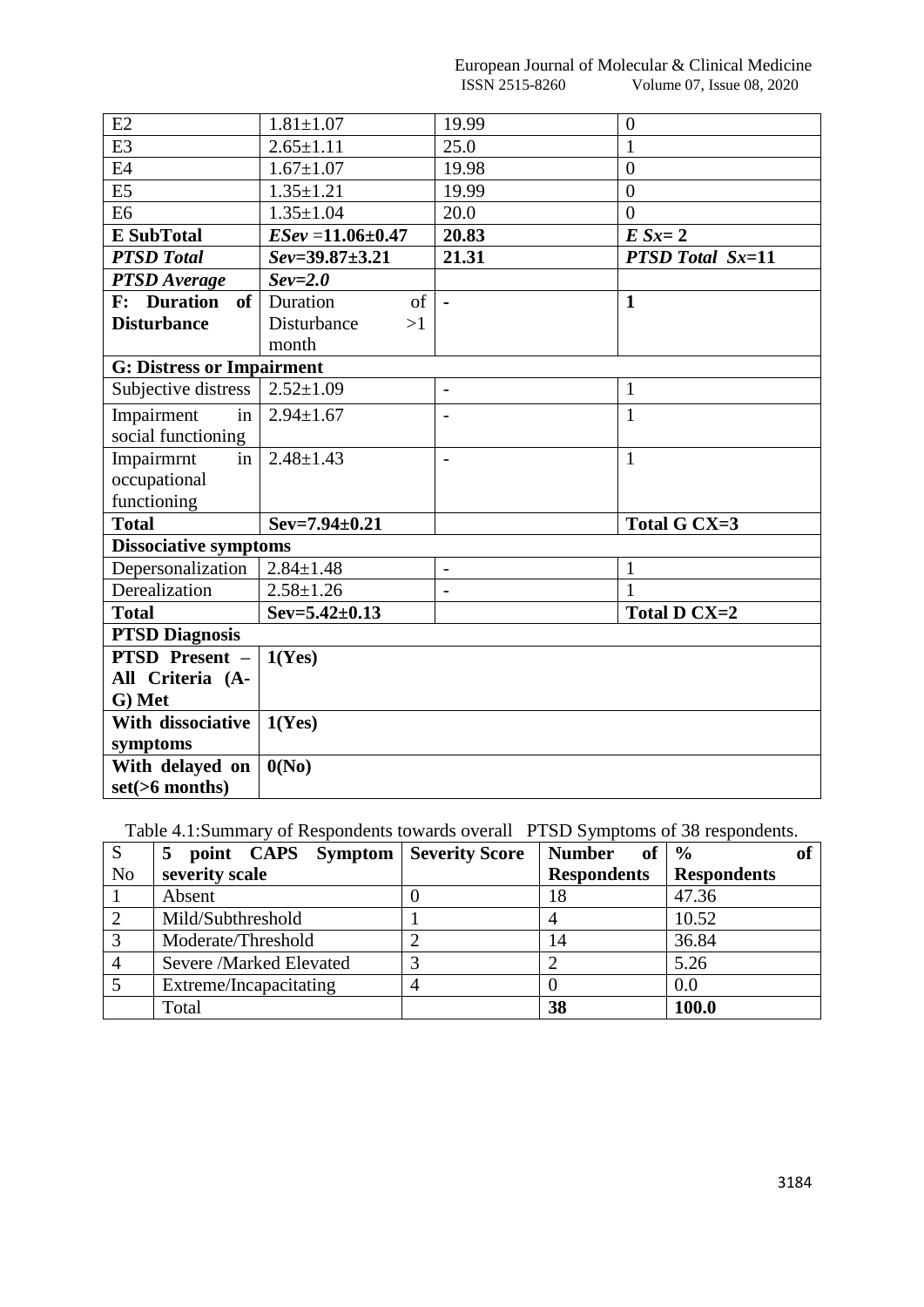

| Table 5: Comparative performance of different scales for Psychological impact on |
|----------------------------------------------------------------------------------|
| maxillofacial trauma patients Under Study                                        |

| <b>Scale Type</b> | <b>Evaluation</b>                  | <b>Level of Disorders</b> |                   |                |
|-------------------|------------------------------------|---------------------------|-------------------|----------------|
|                   | <b>Criteria</b>                    | <b>Normal</b>             | <b>Moderately</b> | <b>Extreme</b> |
|                   |                                    | % Respondents             |                   |                |
| <b>HADS</b>       | after<br>days                      | 16.0                      | 56                | 28             |
|                   | Trauma                             |                           |                   |                |
| Impact            | of $\vert$ 3-4 weeks after $\vert$ | 31.57                     | 67.51             | 0.87           |
| Events Scale      | Trauma                             |                           |                   |                |
| Revised           |                                    |                           |                   |                |
| The CAPS-5        | 6 Months after                     | 47.36                     | 52.62             | $\overline{0}$ |
|                   | Trauma                             |                           |                   |                |
| Average           |                                    | 31.64                     | 58.71             | 9.62           |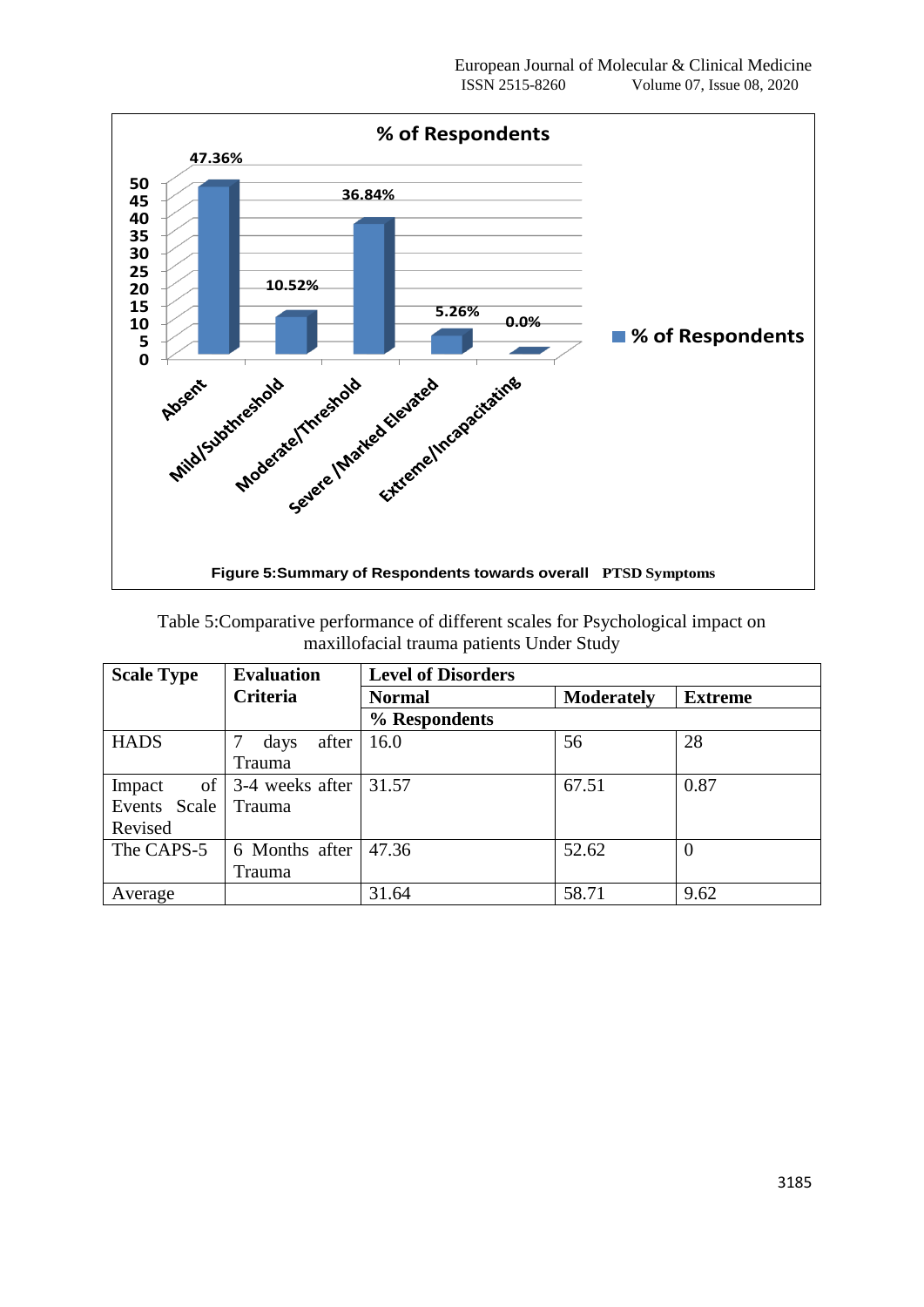

# **4. DISCUSSION**

# *4.1.Personal and clinical demographics*

Maxillofacial injuries followed by psychological sequelae consists of elevated levels of anxiety, depression and Post traumatic stress disorders [19]. Maxillofacial trauma, might even lead to facial defacement. Study reveals that 42%of injuries were caused by road traffic accidents which may be attributed to insufficient vehicular maintenance, lack of traffic laws enforcement, and poor levels of educational status of drivers and is in confirmation of previous reports [7,22, ,28, 37]. Traffic law enforcement , seat belts, crash helmets, vehicle with airbag can reduce the incidence of maxillofacial injuries as also reported [1,31]. As males accounted for 89% of respondents therefore study confirms motorcycle as a major means of road traffic accident as has also been reported [7].Study observed assault as second highest means of cause of injury depicted by 24% of respondents. [10,14,24] also reported assault-related maxillofacial injuries the main cause of maxillofacial trauma in industrialized nations. Study confirmed that student share in the subjected population was 50% indicating that young adults were involved in the acidents that usually take part in dangerous and risky exercises and sports, drive motorcycles carelessly and are likely to be involved in violence. Multiple fracture was observed to be the most frequently fractured site (55%) followed by Mandible and Mid face fractures (37%).Such injuries will affect functions like speech and feeding, and may develop psychosocial problems [15,29].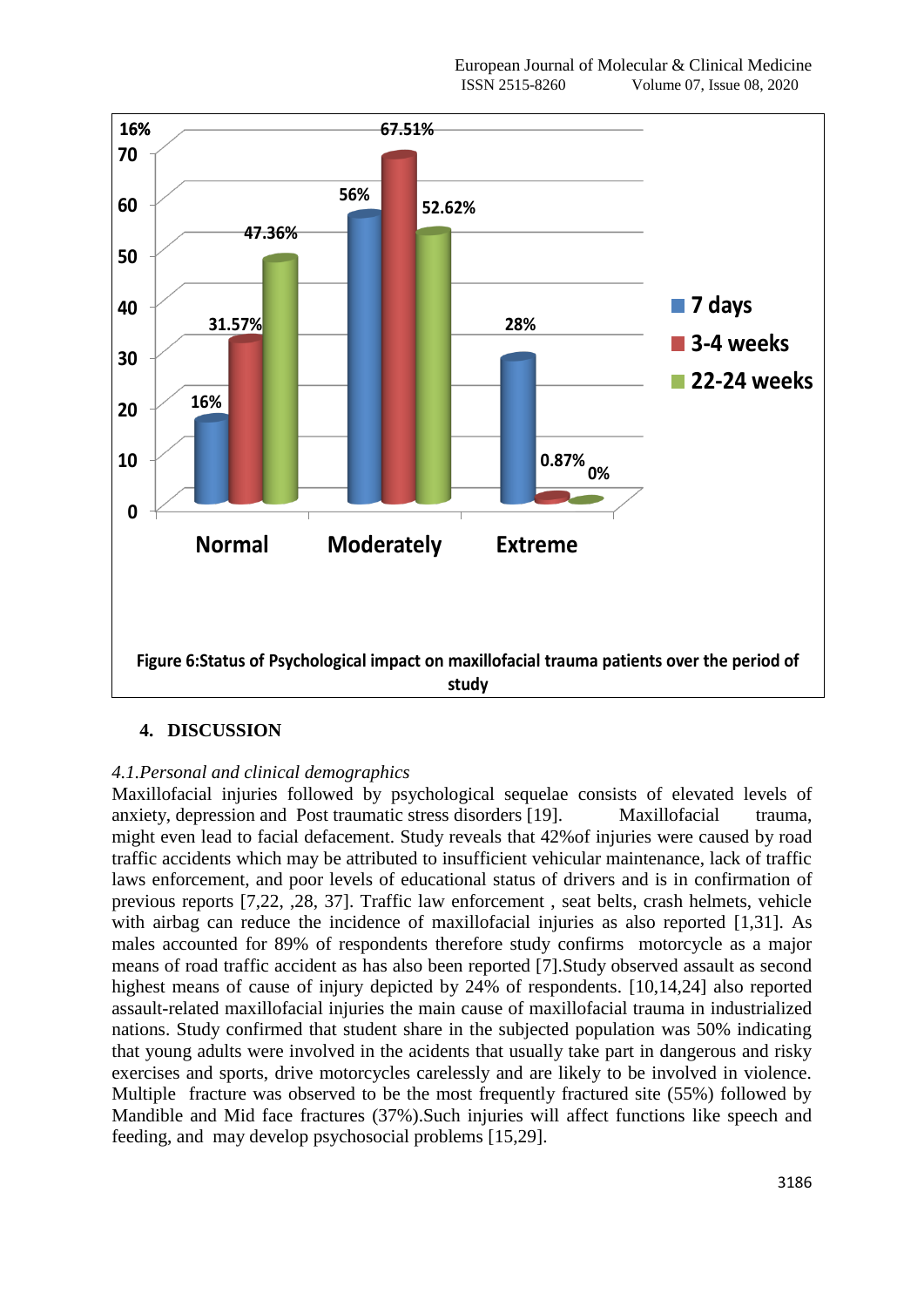# *4.2 Anxiety and depression*

Even though maxillofacial fractures being the most common injuries in various treatment clinic, yet some of the emotional setbacks like depression, antisocial behvaiours, unemployment, drug abuse etc remain untreated and increase the risk of getting injured again [26,27,34]. Despite significant advances in medicine and dentistry, treatment and surgery of these injuries remains a hurdle which is difficult to surpass. Maxillofacial traumas causing impairement of normal functioning could be related as being the reason for various psychological disorders. Thereby producing a wide spectrum of ill effects ranging from facial deformities and chronic diseases to psychological disorders, which in turn seem to be dented in their gray cells for a major period in their lifetime [21]. The present study on HADS scale showed that 28% of respondents suffering with maxillofacial traumas exhibited high degree of anxiety and 29% of patients had high degree of Depression during initial study (7 days after trauma),whereas, the level of Quite A Bit depression over IES-R scale recorded after 3-4 weeks of trauma was observed by 15.78% % of subjects. Similar reports of initial development of mild to moderate score depression and anxiety symptoms ranging from 13% to 20% of patients have also been reported [8,12,14,15,16]. The prevalence rate differences for anxiety and depression in a number of studies might not be credited only to the evaluating tools but also to the differences in age, social and cultural factors of specific populations. It has been duely reported in several research works that in the initial stages after maxillofacial trauma, the anxiety rate ranges from 11.5% to 15% [15,16, 38], on the other hand, the rates of depression after facial trauma have been reported 8-13% [15,16].These present findings contrast those of previous study in south west Nigeria [37], where researchers stated that 11.8% of individuals who underwent maxillofacial injuries faced extreme anxiety levels immediately after injury, 3.0% during 4–8 weeks and 13.0% during the follow up period (10–12 weeks). The results of the present study showed a sharp decline in extreme level of disorders from 28% to 0.87% indicating that majority of the patients suffered from Moderate level of disorders. Though, the anxiety and depression levels were decreasing over the review times, it did not totally cease. This study has featured the importance of psychological support to the individuals who have met with a Maxillofacial trauma and clearly hinted out to the fact that clinicians must emphasize this factor in their treatment protocol by enhancing its importance to the patient's relatives and the personnel in emergency and intensive care units.

# *4.3.Post-traumatic stress disorder (PTSD)*

The principal symptoms of PTSD comprise (i) re-experiencing the incident ( having distressing dreams/ images or unpleasant and upsetting thoughts); (ii) avoiding certain thoughts, emotions or situations which are a reminder of the event and (iii) hyperarousal, with involved struggles for sleep, aggravated irritability and nervousness [11]. From the present study, 52.62% % patients showed moderate symptoms of PTSD examined 6 months after trauma and also met DSM-IV criteria for the diagnosis of PTSD. Authenticated signs and symptoms for PTSD in adult patients with maxillofacial trauma have also been reported [3,14]. Pre-trauma- mental peace, elevated levels of stress and lack of social support were also being reported in the patients who were showing signs of PTSD [13]. This shows that in subject population, there is a high risk to develop PTSD in facial injury patients.. A previous preliminary study reported a rate of 17.4% stating that motorcycle accidents were mainly responsible for maxillofacial trauma.[3,37] have previously reported a 27% generality of PTSD and a score 7(HADS) obtained by abundant no of patients , 7 weeks post injury. Whilst PTSD cannot be diagnosed within 4 weeks of the incident or until symptoms have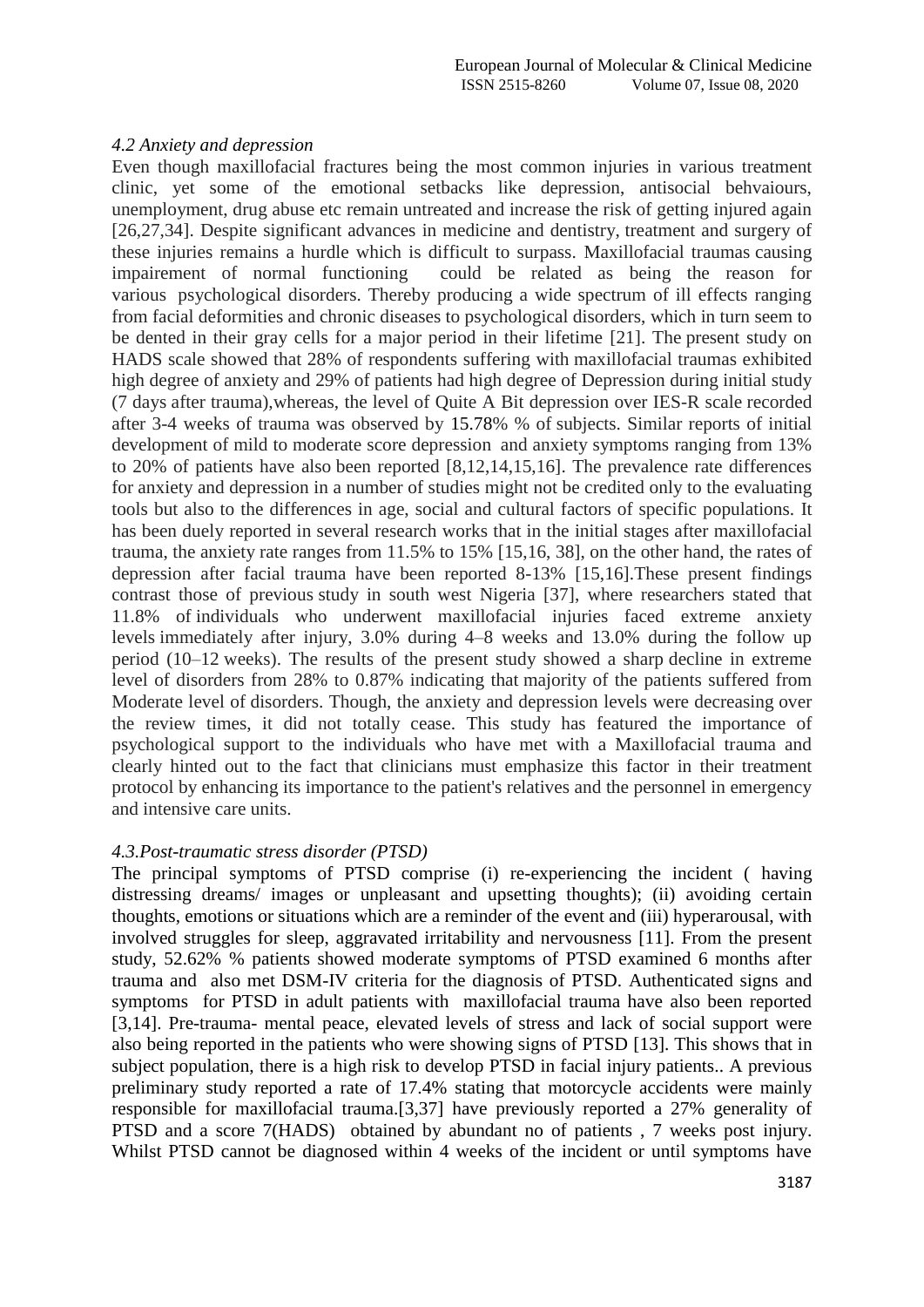been present for 4 weeks, we chose to try and identify people with psychological problems within the first week and study hem prospectively 24 weeks later. In this study, prevalence of psychological disturbances have been highly persistent throughout the follow up. Posttraumatic psychological disturbance may have an impact on compliance with treatment and recovery from hysical injury. Early research programs have associated PTSD with chronic disturbance in homeostasis [23],which might result in failure then expected healing due to prolonged inflammatory response. Additionally it might hinder the healing of patient's physical injury as well. Present findings also vouch for previous reports indicating that it is the personal thinking and views after an injury that are closely related to developing PTSD[17,35]

#### *4.4.Management:*

According to our study it was seen that majority of the patients with facial injuries displayed high rates of psychological disorders in both the early as well as the late phases after trauma. Respondents met least one criteria for the diagnosis of any psychological disorders such as anxiety, depression, distress or PTSD. With passage of time interval from 1 week to 24 weeks after trauma about 18 patients (47.36%) recovered fully from the disorders , whereas 20 patients(52,63%) still exhibited moderate disorders and thus warrants follow-up treatments. [6] reported that at the time of research , the maxillofacial clinicians could not provide any psychological help to patients who were suffering from disorders like PTSD as there was no direct access to the psychological services. Such patients were referred then to a general physician and follow up for such conditions was usually discontinued.. Thus such patients could not seek help of psychological experts.

The role of maxillofacial surgeons is not only to provide standard surgical or medical care but also to understand the importance of psychological health in trauma patients. The role of psychiatrist/psychologist is no less then that of a surgeon however it cannot replace the part the surgeons and nurses/assistants or others( family and friends) play in the story of such victims [14].

To prevent and treat PTSD several interventions were being studied and grouped by ISTSS guidelines committee [30]. Psychotherapies and pharmacotherapy's are the effective treatment lines for PTSD however for those patients who show resistance to such therapies, combination therapies are required to attain better behavioral responses. Once a patient is diagnosed with PTSD he should be put on a treatment intervention immediately to avoid the chronicity of the disorder [25]. In multiple trails first line intervention by psychotherapy was found to be effective which included exposure therapy, a combination of exposure and cognitive therapy and eye movement desensitization & processing [4]. However for those patients who prefer medication over psychotherapy SRI (serotonergic reuptake inhibitor) is the first drug of choice. Under multiple randomized clinical trails , PTSD symptoms have showed to decrease under the influence of SRI [36]. Some trials even showed trauma focused therapies with exposure and SRI or a combination of the two modalities to be of a great success in treating PTSD [32,42]. Recommendations have been made for using exposure therapy on those patients who have a compliant of extreme fear and avoidance. For guilt and trust issues cognitive therapy can be put to use. Emotional engagement might be an issue with fewer cases for which virtual reality exposure could be used [25]. The patients who have had sleep disturbances and nightmares could be treated by prazosin however the clinical trials for this medicine have showed mixed results [18,33]. Pharmacologically, SRI's are the first drug of choice in treating PTSD patients however if patients shows psychotic symptoms, SRI with antipsychotic medication is suggested. Some of the other non pharmacological interventions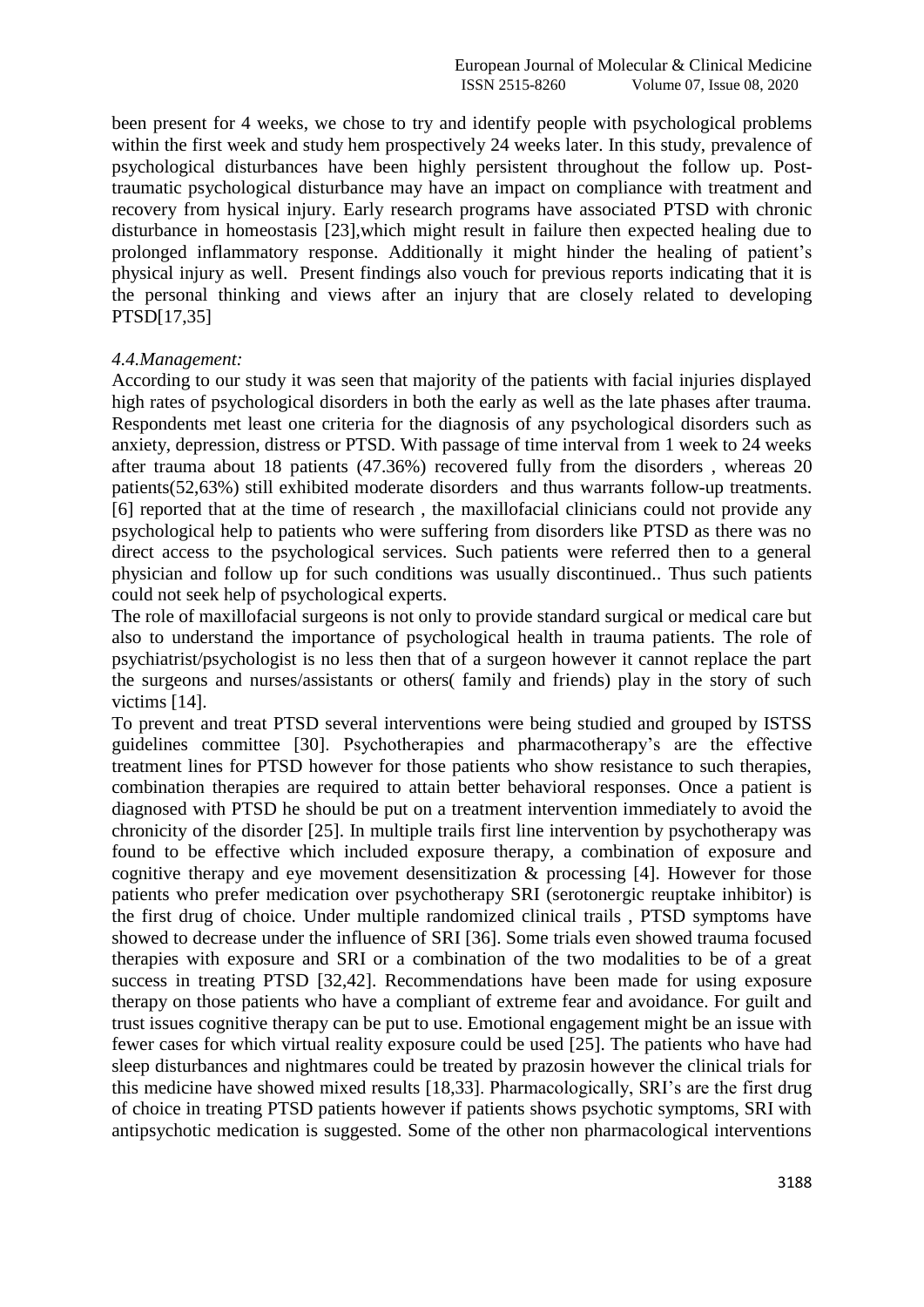include acupuncture, neurofeedback, yoga, saikokeishikankyoto and transcranial magnetic stimulation[39].

# **5. CONCLUSION**

This study showed that it is very important to provide psychiatric support for all the patients with maxillofacial traumas. Clinicians should emphasize this important consideration and try working under groups or teams which would comprise of all health related professionals like a dental surgeon, psychiatrist/psychologist, oral hygienist etc and also explaining it to the patients' relatives and patient himself in emergency departments and care units is essential.

# **REFERENCES**

- [1] Allen MJ, Barnes MR, Bodiwata GG.(1985)The effects of seat belt legislation in injuries sustained by car occupants.Injury.;**16**:471-473
- [2] Auerbach Stephen M , Laskin Daniel M, Kiesler Donald J, Michael Wilson, Bashar Rajab, and Thomas A. Campbell,(2008). Psychological Factors Associated With Response to Maxillofacial Injury and Its Treatment; Journal Oral Maxilofac Surg.66:755-761
- [3] Bisson JI, Sheperd JP, Dhutia.( 1997). Psychological sequelae of facial trauma. The Journal of Trauma.;43:496-500
- [4] [Bisson J, Andrew M.\(2007\) Psychological treatment of post-traumatic stress disorder](https://www.uptodate.com/contents/approach-to-treating-posttraumatic-stress-disorder-in-adults/abstract/3)  [\(PTSD\). Cochrane Database Syst Rev 2007; :CD003388.](https://www.uptodate.com/contents/approach-to-treating-posttraumatic-stress-disorder-in-adults/abstract/3)
- [5] Blake D., Weather F., Charney D and Keane T M.1990.A clinical rating scale for assessing current and lifetime PTSD: The CAPS-1 .Behaviour Therapy (1-20).
- [6] Deba Choudhary -Petersand VickyDain (,2016).Developing psychological services following facial trauma, [BMJ Qual Improv Rep.](https://www.ncbi.nlm.nih.gov/pmc/articles/PMC4964208/) 2016; 5(1):
- [7] Fasola AO, Nyako AE, Obiechina AE, Arotiba JT.(2003) Trends in the characteristics of maxillofacial fractures in Nigeria. Journal of Oral and Maxillofacial Surgery.2003;61:1140-1143
- [8] Freedman SA, Brandes D, Peri T, Shalev A. (1999).Predictors of chronic post-traumatic stress disorder. A prospective study. Br J Psychiatry. 1999;174:353-9.
- [9] Gandjalikhan-Nassab Sayed-Amir-Hossein, Sahand Samieirad, Zadeh Mohammad Vakil, Aghahi Raha Habib-, Alsadat-Hashemipour Maryam (2016). Med Oral Patol Oral Cir Bucal.21 (4):477-82.
- [10] Glynn S.(2010) The psychosocial characteristics and needs of patients presenting with orofacial injury. Oral and Maxillofacial Surgery Clinics of North America. 2010;**22**(2):209-215
- [11] Glynn SM, Shetty V, Elliot-Brown K, et al. (2007). Chronic post traumatic stress disorder after facial injury: A 1 year prospective cohort study. The Journal of Trauma.;**62**:410-418
- [12] Harvey AG, Bryant RA.(1999). The relationship between acute stress disorder and posttraumatic stress disorder: a 2-year prospective evaluation. J Consult Clin Psychol.;67:985-8..
- [13] Herman JL.( 1992) Complex PTSD: A syndrome in survivors of prolonged and repeated trauma. Journal of Traumatic Stress.;**5**:377-391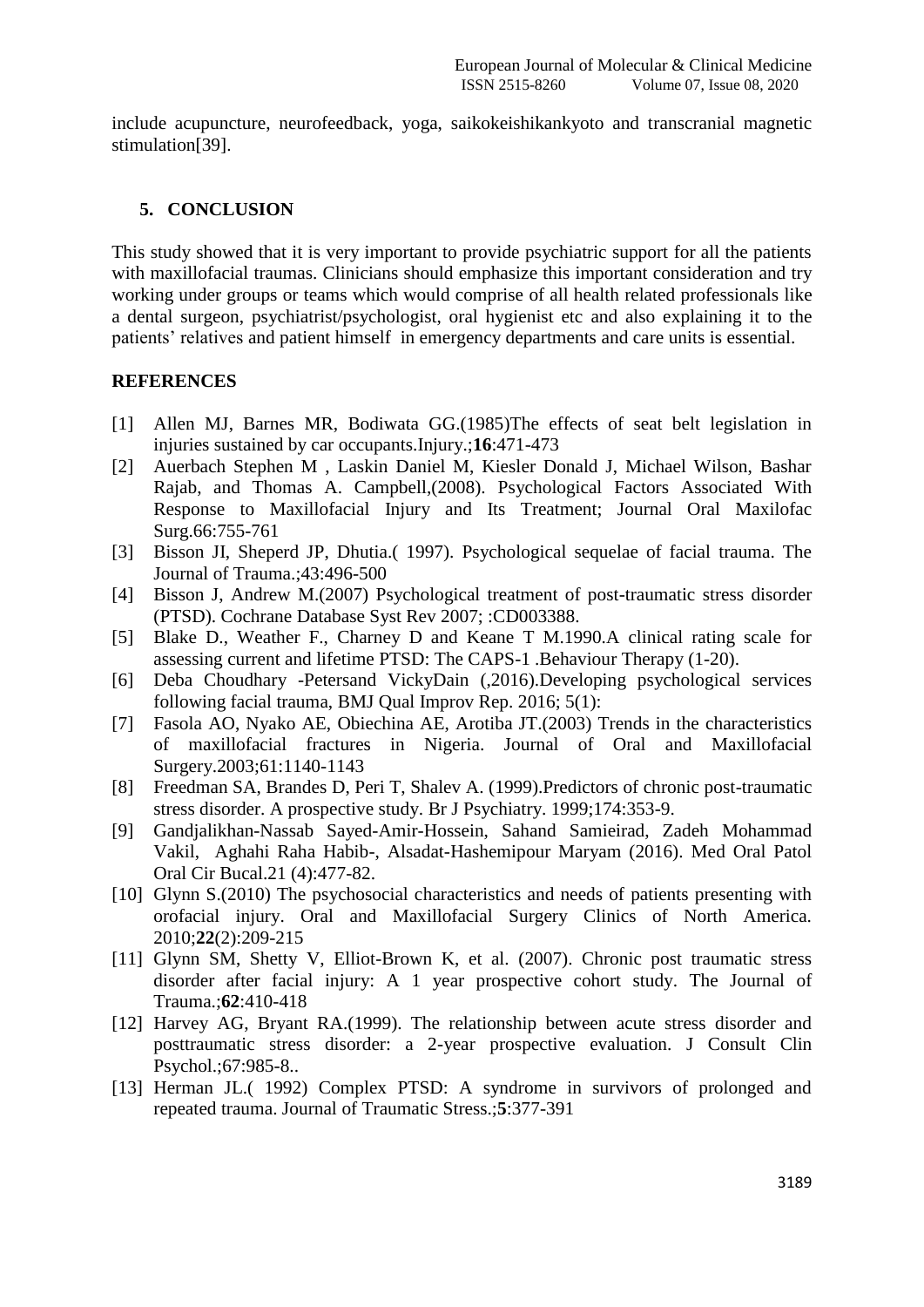- [14] Hull A M, Lowe T, Devlin M, Finlay P, Koppel D and Stewart A M.(2003a). Psychological consequences of maxillofacial trauma: a preliminary study. British Journal of Oral and Maxillofacial Surgery . 41: 317–322
- [15] Hull AM, Lowe T, Finlay PM. (2003b).The psychological impact of maxillofacial trauma: an overview of reactions to trauma. Oral Surg Oral Med Oral Pathol Oral Radiol Endod.;95:e515-20.
- [16] Islam S, Ahmed M, Walton GM, Dinan TG, Hoffman GR.(2012). The prevalence of psychological distress in a sample of facial trauma victims. A comparative crosssectional study between UK and Australia. J Craniomaxillofac Surg.;40:82-5.
- [17] Jeavons S.(2000). Predicting who suffers psychological trauma in the first year after a road accident. Behav Res Ther 2000; 38: 499–508.
- [18] Khachatryan D, Groll D, Booij L, et al. (2016). Prazosin for treating sleep disturbances [in adults with posttraumatic stress disorder: a systematic review and meta-analysis of](https://www.uptodate.com/contents/approach-to-treating-posttraumatic-stress-disorder-in-adults/abstract/13)  [randomized controlled trials. Gen Hosp Psychiatry 2016; 39:46.](https://www.uptodate.com/contents/approach-to-treating-posttraumatic-stress-disorder-in-adults/abstract/13)
- [19] Lento J, Glynn S, Shetty V, et al.(2004) Psychologic functioning and needs of indigent patients with facial injury: A prospective controlled study. Journal of Oral and Maxillofacial Surgery.2004;**62**:925-932
- [20] Marmer CR, Weiss DS. (1997)The Impact of Event Scale revised. In:Wilson JP, Keane TM, eds. Assessing Psychological Trauma and PTSD. New York: The Guilford Press, 1997: 399–411
- [21] Maliska MC, Lima Júnior SM, Gil JN. (2009).Analysis of 185 maxillofacial fractures in the state of Santa Catarina, Brazil. Braz Oral Res.;23:268-74
- [22] Mayou R, Bryant B. (2001).Outcome in consecutive emergency department attenders following a road traffic accident. Br J Psychiatry.2001;179:528-34.
- [23] Miller RJ, Sutherland AG, Hutchison JD, Alexander DA.(2001) C-reactive protein and interleukin-6 receptor in posttraumatic stress disorder: a pilot study. Cytokine; 13: 253– 255
- [24] Mitchell C.(2004) The health impact of intimate partner violence. Journal of the California Dental Association.2004;**32**:396-398
- [25] [Murray B Stein\(](https://www.uptodate.com/contents/approach-to-treating-posttraumatic-stress-disorder-in-adults/contributors)2020). Approach to treating posttraumatic stress disorder in adults.Uptodate.com
- [26] O'Donnell ML, Creamer M, Bryant RA, Schnyder U, Shalev A.( 2003).Posttraumatic disorders following injury: an empirical and methodological review. Clin Psychol Rev.;23:587-60
- [27] O'Donnell ML, Creamer M, Pattison P, Atkin C.(2004) Psychiatric morbidity following injury. Am J Psychiatry. 2004;2:507-14
- [28] Oginni FO, Ugboko VI, Ogundipe O,Adegbehingbe BO. (2006)Motorcycle related maxillofacial injuries among Nigerian intracity road users. Journal of Oral and Maxillofacial Surgery.;64:56-62
- [29] Park KP, Lim SU, Kim JH, et al.(2015). Fracture patterns in the maxillofacial region: A four-year retrospective study.Journal of the Korean Association of Oral and Maxillofacial Surgeons;41(6):306-316
- [30] Posttraumatic Stress Disorder Prevention and Treatment Guidelines Methodology and Recommendations.PP:1-29
- [31] Pye G, Waters EA.(1984). Effects of seat belt legislation on injuries in road traffic in Nottingham. British Medical Journal.;288:756-760
- [32] Rauch SAM, Kim HM, Powell C, et al.(2019) Efficacy of Prolonged Exposure Therapy, Sertraline Hydrochloride, and Their Combination Among Combat Veterans With